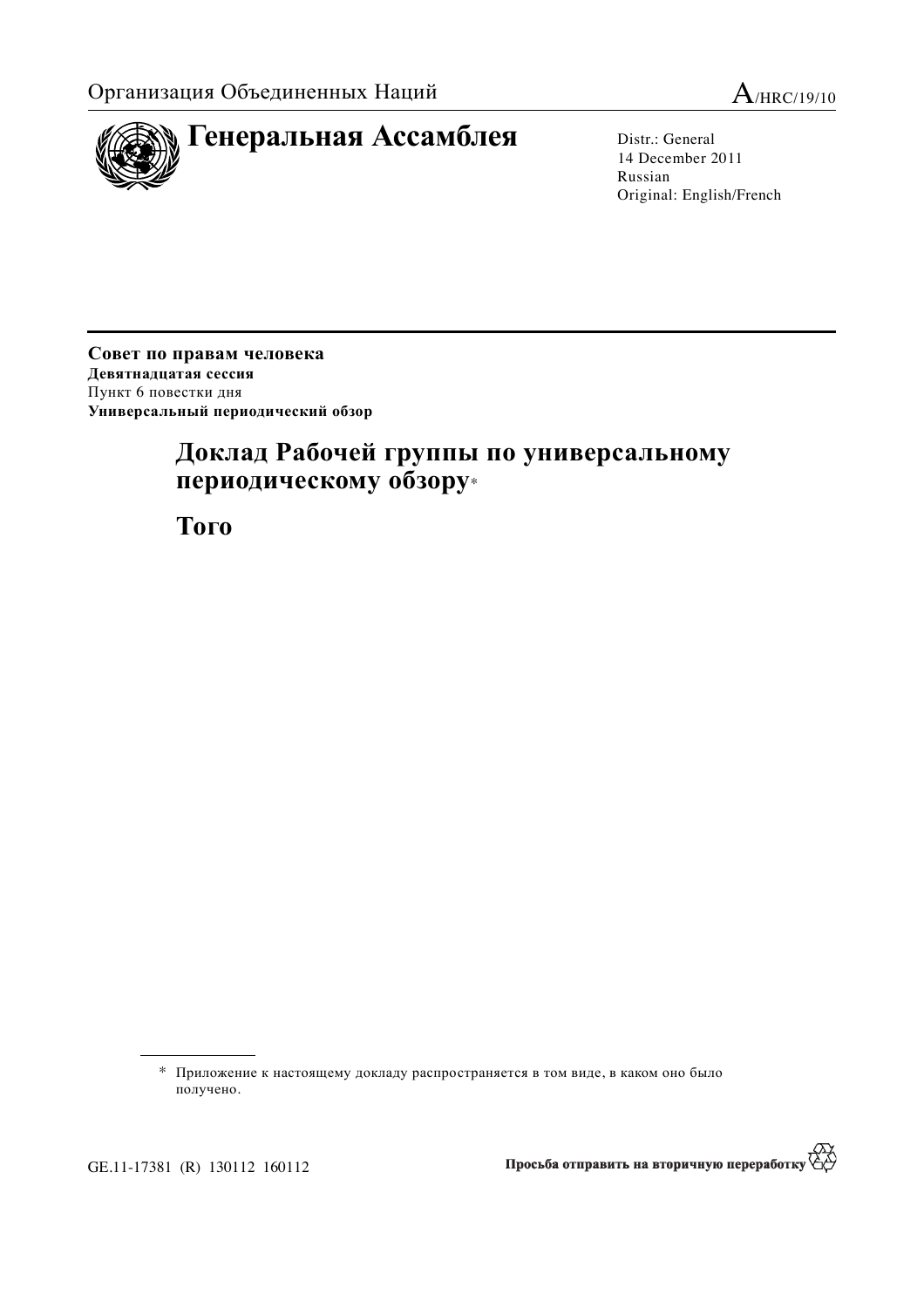## Содержание

|            |                                                                  | Пункты      | Cmp.   |
|------------|------------------------------------------------------------------|-------------|--------|
|            |                                                                  | $1 - 4$     | 3      |
|            |                                                                  | $5 - 99$    | 3      |
|            | A.                                                               | $5 - 32$    | 3      |
|            | Интерактивный диалог и ответы государства – объекта обзора<br>B. | $33 - 99$   | $\tau$ |
| П.         |                                                                  | $100 - 104$ | 16     |
| Приложение |                                                                  |             |        |
|            |                                                                  |             | 28     |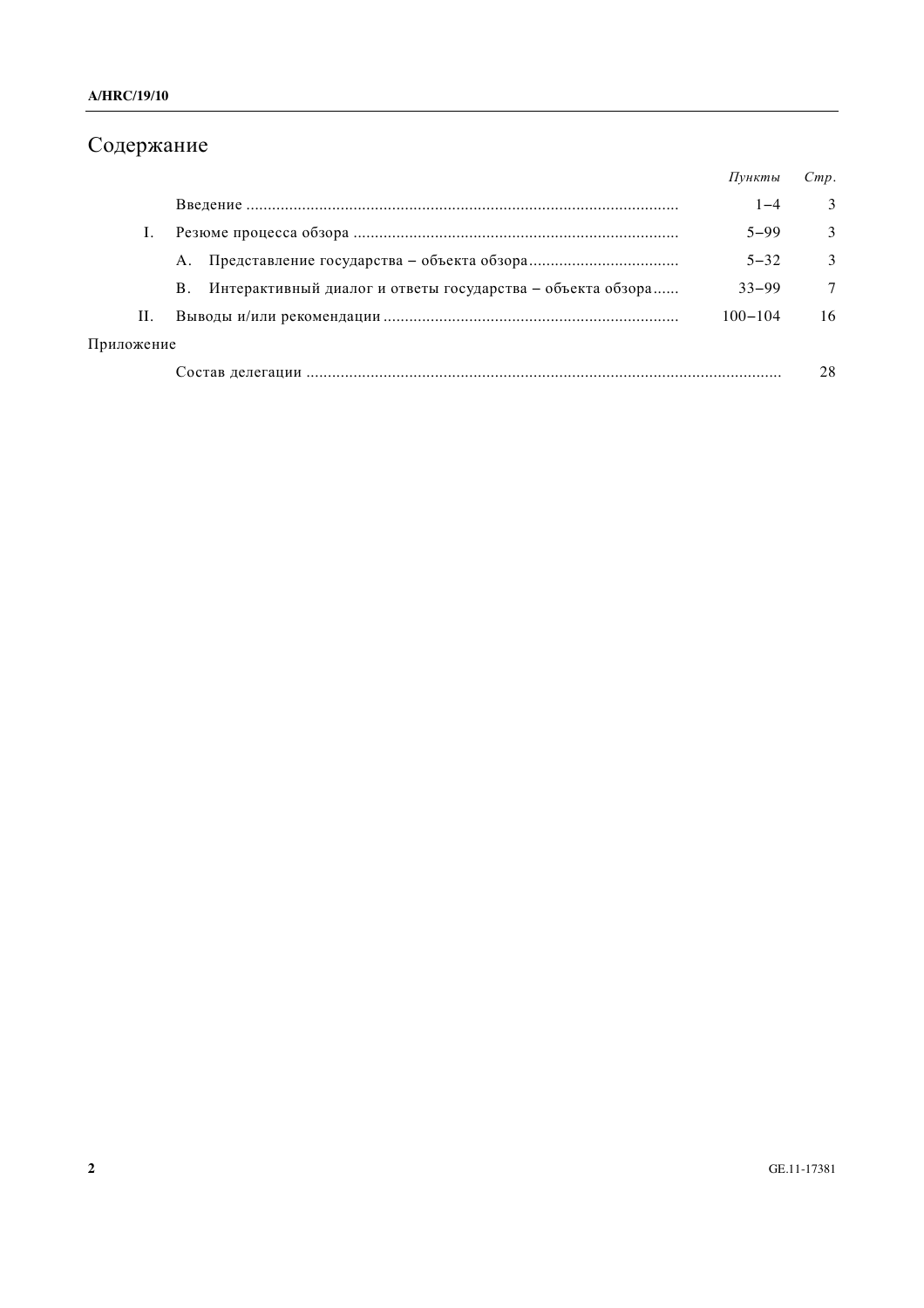## **Введение**

1. Рабочая группа по универсальному периодическому обзору, учрежденная в соответствии с резолюцией 5/1 Совета по правам человека от 18 июня 2007 года, провела свою двенадцатую сессию 3-14 октября 2011 года. Обзор положения в Того был проведен на 8-м заседании 6 октября 2011 года. Делегацию Того возглавляла министр по правам человека, укреплению демократии и гражданскому воспитанию г-жа Леонардина Рита Дорис Уильсон-де Суза. На 12-м заседании, состоявшемся 10 октября 2011 года, Рабочая группа приняла доклад по Того.

2. 20 июня 2011 года Совет по правам человека избрал группу докладчиков ("тройку") для оказания содействия в проведении обзора по Того в составе представителей следующих стран: Ботсваны, Кувейта, Польши.

3. В соответствии с пунктом 15 приложения к резолюции 5/1 для целей проведения обзора по Того были выпущены следующие документы:

а) национальный доклад/письменное представление, представленный/ сделанное в соответствии с пунктом 15 а) (A/HRC/WG.6/12/TGO/1);

подборка материалов, подготовленная Управлением Верховного комиссара по правам человека (УВКПЧ) в соответствии с пунктом 15 b) (A/HRC/WG.6/12/TGO/2);

c) резюме, подготовленное УВКПЧ в соответствии с пунктом 15 c) (A/HRC/WG.6/12/TGO/3).

4. Через "тройку" Того был передан список вопросов, заранее подготовленный Нидерландами, Словенией и Соединенным Королевством Великобритании и Северной Ирландии. Эти вопросы размещены в экстранете универсального периодического обзора (УПО).

### **І.** Резюме процесса обзора

#### **А.** Представление государства – объекта обзора

5. Министр по правам человека, укреплению демократии и гражданскому воспитанию г-жа Уильсон-де Суза заявила, что процесс УПО предоставил Того возможность подтвердить свою приверженность делу обеспечения прав человека и рассказать о тех усилиях, которые оно неустанно предпринимает с целью поощрения и защиты прав человека.

6. Процесс подготовки национального доклада осуществлялся на широкой партисипативной и инклюзивной основе: он сопровождался разнообразными информационно-просветительскими мероприятиями, в которых участвовали все организации гражданского общества, и ему оказывалась поддержка в различных формах со стороны международных партнеров.

7. Иелегация пожелала обратить особое внимание на три из восьми аспектов, рассмотренных более подробно в национальном докладе. Во-первых, что касается поощрения и защиты прав человека на практике, то они являются приоритетной задачей правительства. Последнее заложило права человека в основу осуществления всех своих стратегий и программ развития. Такой подход прави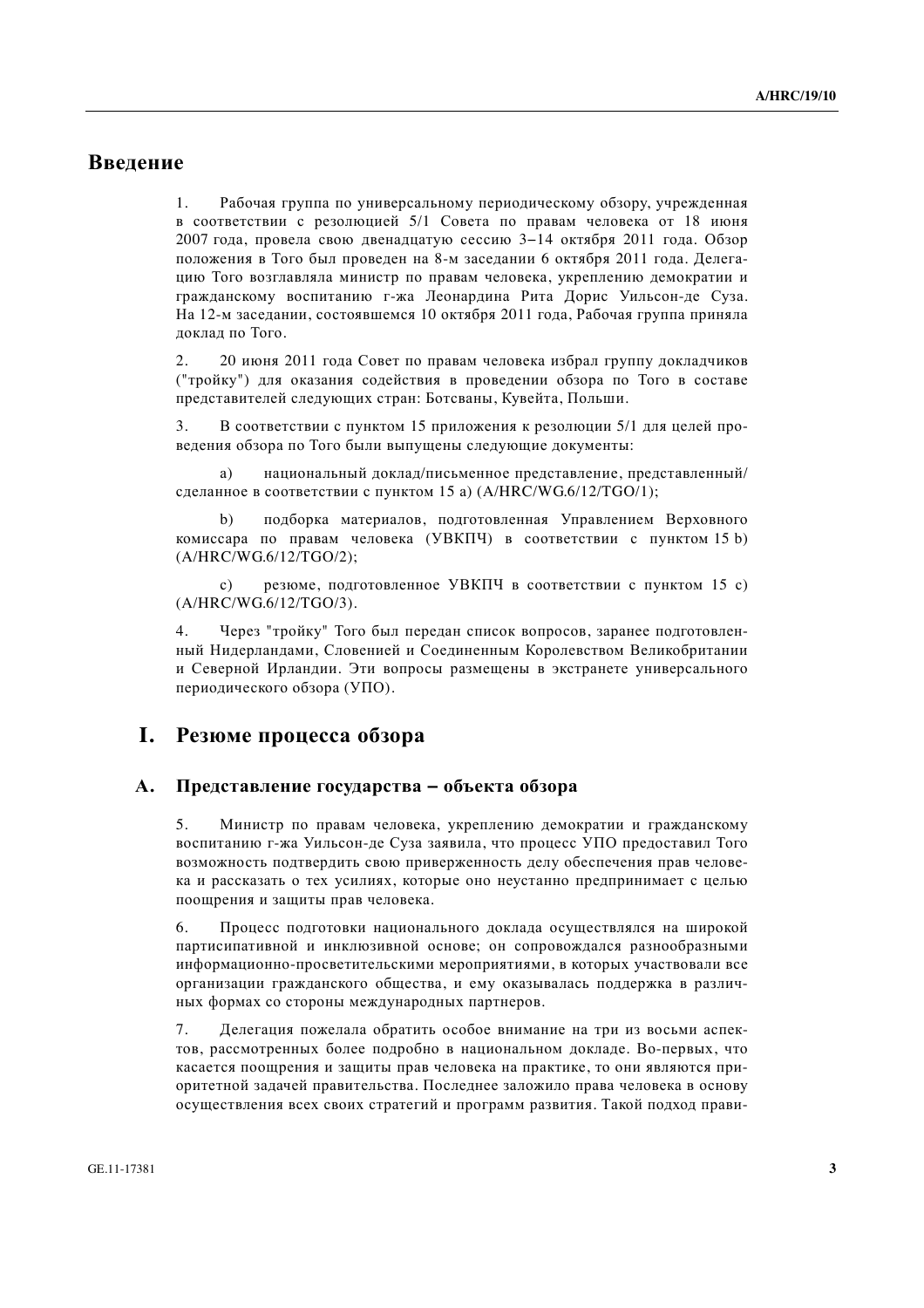тельства был поддержан организациями гражданского общества и партнерами по развитию.

8. Того ратифицировало большинство международных договоров по правам человека и включило их положения в свой основной закон. Оно недавно ратифицировало Факультативный протокол к Конвенции против пыток и других жестоких, бесчеловечных или унижающих достоинство видов обращения и наказания и в 2009 году отменило смертную казнь. Продолжая движение в этом направлении, оно готовится ратифицировать второй Факультативный протокол к Международному пакту о гражданских и политических правах, Международную конвенцию для защиты всех лиц от насильственных исчезновений и Африканскую хартию по вопросам демократии, выборов и управления.

9. Того приступило к согласованию своего законодательства с положениями международных договоров, участником которых оно является.

10. Конституция Того гарантирует право на жизнь, безопасность, физическую неприкосновенность и уважение частной жизни и запрещает пытки и другие жестокие, бесчеловечные или унижающие лостоинство вилы наказания и обращения. Эти права закреплены также в конкретных законах.

11. В 1987 году в Того была создана Национальная комиссия по правам человека; в 1992 году она превратилась в конституционный орган, которому присвоен статус "А". Независимость этой комиссии обеспечивается процессом назначения ее членов, ее многопрофильным составом и финансовой самостоятельностью. Ежеголно оперативный бюлжет Комиссии утвержлается Национальным собранием.

12. Что касается борьбы с безнаказанностью, то Комиссия по установлению истины, правосудию и примирению завершила сбор заявлений и свои расследования и в настоящее время проводит публичные слушания. По окончании этого последнего этапа она вынесет свои рекомендации. Важный вклад в борьбу с безнаказанностью лиц, не обеспечивших надлежащего руководства, внесло также создание Счетной палаты.

13. Конституция гарантирует также свободу совести, вероисповедания, свободу иметь свое мнение и выражать его и свободу ассоциации. Осуществление этих свобол регулируется законолательными и нормативными локументами, в частности Колексом законов о печати, законом 1901 года и указом, в которых устанавливаются условия сотрудничества между правительством и НПО.

14. Конституция предусматривает свободный доступ к правосудию и гарантию справедливого судебного разбирательства. Кроме того, правительство в сотрудничестве со своими партнерами по развитию стремится укреплять независимость и потенциал судебных органов через свою национальную программу модернизации системы правосудия. Эта программа предусматривает также строительство судов и центров содержания под стражей в соответствии с международными стандартами.

15. Охрана окружающей среды также является одной из главных задач правительства. В этой связи можно отметить, что был принят ряд законов для предупреждения рисков, связанных с биотехнологиями. В 2010 году в Того был принят закон, содержащий Водный кодекс. Кроме того, были приняты меры, которые позволили расширить доступ населения к питьевой воде в сельской местности и городских и полугородских районах.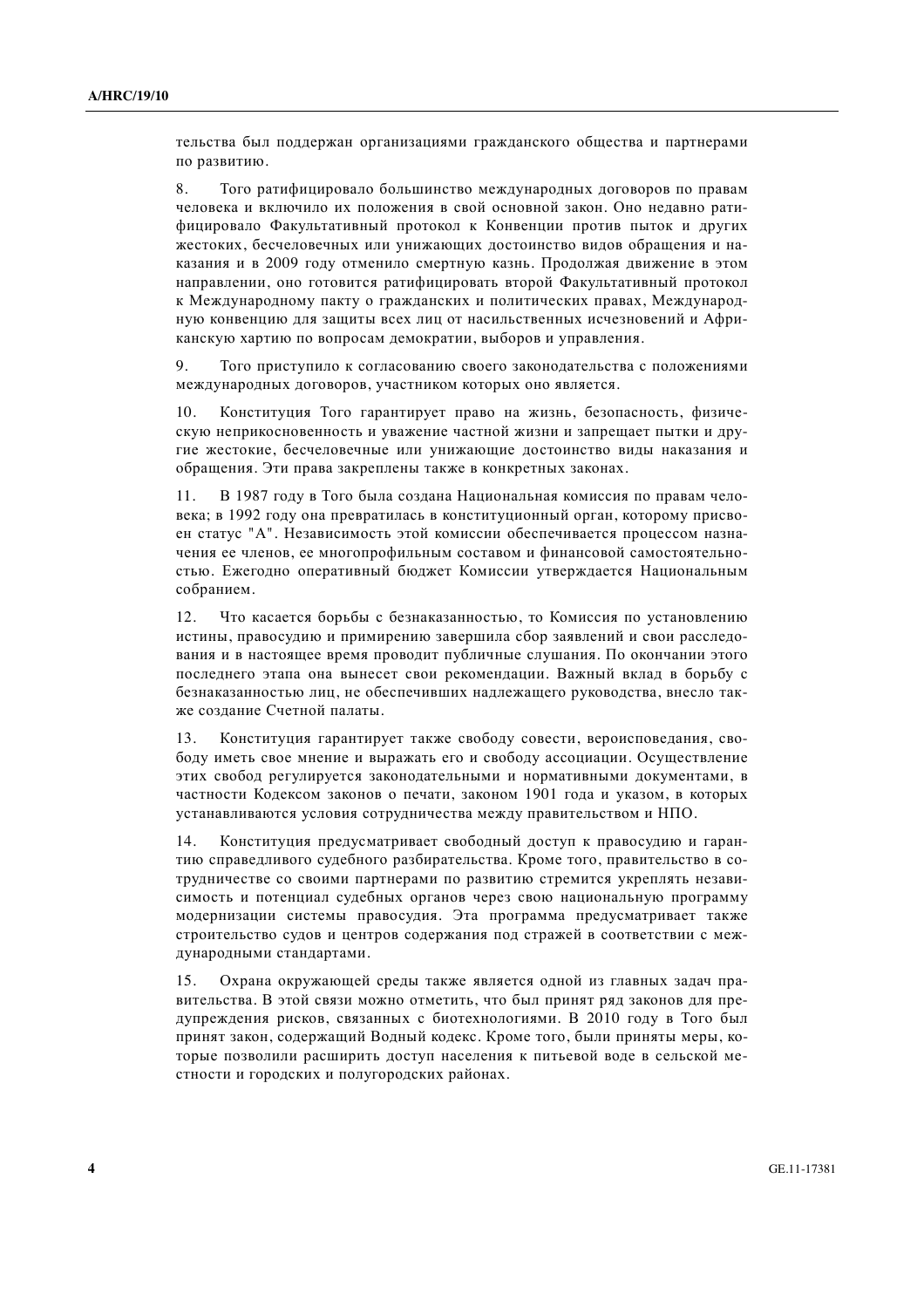16. Была принята национальная стратегия в области строительства жилья, которая подкрепляется секторальной программой инвестиций, включая Национальную программу по развитию жилищного хозяйства на период 2009-2013 годов.

17. Кроме того, с 2008 года Того осуществляло стратегию активизации сельскохозяйственного производства, которая позволила значительно увеличить производство зерновых в 2010 году. С целью регулирования цен на продукты первой необходимости было создано национальное агентство по продовольственной безопасности.

18. Того ратифицировало 18 конвенций Международной организации труда, в том числе восемь основных конвенций, и недавно приняло ряд законопроектов, санкционирующих ратификацию Конвенций № 102, 187, 122, 81, 129 и 150.

19. Страна решительно встала на путь борьбы с нищетой за счет расширения занятости, повышения социальной защищенности трудящихся и укрепления учреждений, отвечающих за регулирование вопросов труда. В 2006 году был принят новый Трудовой кодекс, и в настоящее время осуществляется программа модернизации государственной службы. В 2011 году были приняты законы, содержащие Кодекс социального обеспечения и учреждающие систему обязательного страхования по болезни госуларственных служаших.

20. Было создано министерство, в задачу которого входит содействие более активному внедрению механизмов социально-профессиональной интеграции, особенно молодежи, и уменьшение региональных лисбалансов. Кроме того, осуществляется ряд инициатив, например программа национального добровольческого движения и проект по содействию интеграции и расширению занятости (СИРЗ), а также оказывается поддержка приносящей доход деятельности в интересах различных групп населения, в частности женщин.

21. В стране гарантирована также свобода профсоюзного движения, чему способствует наличие шести профсоюзных объединений и одна организация предпринимателей.

22. В Конституции закреплен принцип бесплатного и обязательного начального образования детей в возрасте до 15 лет. Первый этап применения системы бесплатного образования, начавшийся в 2008 году, позволил увеличить охват детей школьным образованием. С тем чтобы решить к 2015 году задачу по обеспечению всеобщего начального школьного образования, Того приняло секторальный план на 2010-2020 годы и бюджет для его осуществления. Несмотря на все эти усилия, эффективному осуществлению права на образование мешают некоторые социально-культурные ограничения, нехватка финансовых ресурсов и инфраструктур и квалифицированных преподавателей.

23. Того приняло также закон, содержащий Кодекс законов о здравоохранении, и решило добиваться осуществления сформулированных в Декларации тысячелетия целей в области развития, касающихся здравоохранения. В этой связи оно разработало план развития системы санитарно-гигиенических услуг на период 2009-2013 годов. Осуществляются конкретные стратегии, например по таким проблемам как малярия или ЗПП, ВИЧ/СПИД. С тем чтобы снизить коэффициенты материнской, неонатальной, младенческой, детской и подростковой смертности, Того приступило к осуществлению весьма действенных мероприятий в этой области.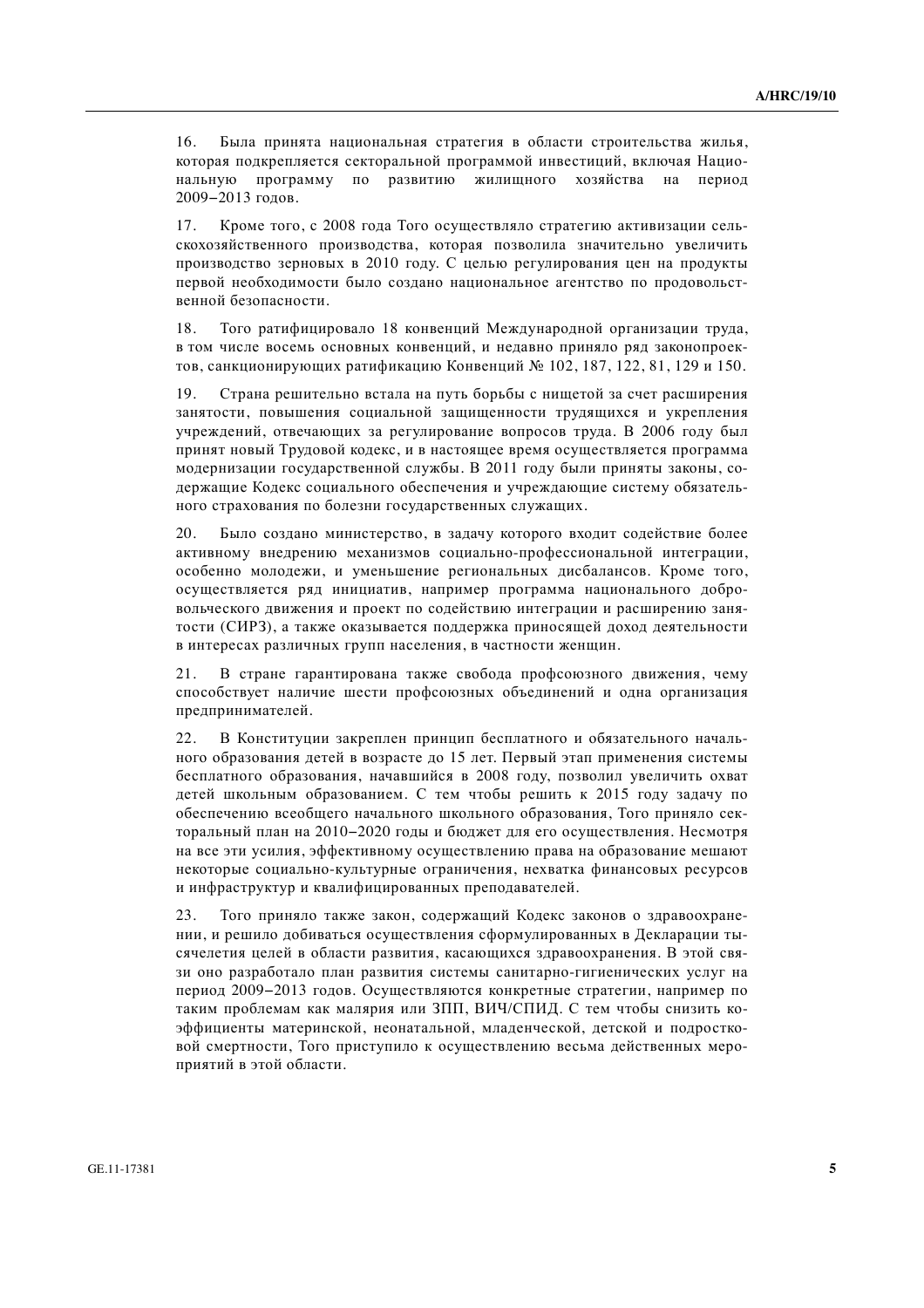24. На всей территории осуществляется расширенная программа вакцинации. Что касается антиретровирусных препаратов (APB), то с 2008 года они являются бесплатными, и поэтому число лиц, пользующихся ими, резко возросло. Были предприняты действия по предотвращению передачи ВИЧ/СПИДа от матери ребенку, в частности с этой целью было увеличено число пунктов оказания помоши.

25. Несмотря на экономические и финансовые трудности, возникшие по причине прекрашения почти на 15 лет международного сотрудничества с Того, Того осуществило многочисленные инициативы по обеспечению конкретных прав определенных групп.

26. Так, если говорить о женщинах, то помимо создания в 2010 году специального министерства, Того приняло в 1998 году закон о калечащих операциях на женских половых органах и с 2011 года проводит национальную политику обеспечения равенства и равноправия полов, которая подкрепляется соответствующим планом действий. Предусматривается, что в 2011 году будет принят законопроект о внесении поправок в Личный и семейный колекс. Кроме того, в 2006 году был принят документ о национальной стратегии по учету гендерных аспектов в политике и программах.

27. Что касается летей, то Того, в частности, приняло в 2009 голу закон об организации службы регистрации гражданского состояния и открыло горячую телефонную линию по вопросам защиты детей. Закон 2007 года, содержащий Детский кодекс, включает все положения соответствующих международных договоров, участником которых является Того.

28. Что касается инвалидов, то в марте 2011 года Того ратифицировало Конвенцию о правах инвалидов и Факультативный протокол к ней. В настоящее время пересматривается закон о социальной зашите инвалилов 2004 года с целью его приведения в соответствие с вышеупомянутой Конвенцией.

29. Что касается беженцев, то Того приняло в 2000 году закон о статусе бежениев, а в 1994 году создало орган по национальной координации помощи беженцам. Того принимало беженцев, учитывая политическую ситуацию в субрегионе, заботилось о них и в этой связи нуждалось в поддержке международного сообшества.

30. Что касается достигнутого прогресса, передовой практики, сложностей и препятствий, то Того предприняло ряд действий в политической, экономической и социальной сферах с целью улучшения условий жизни своих граждан. Вместе с тем результативность этих действий нередко предопределялась ограниченными ресурсами государства.

31. И наконец, что касается достижений Того, а их немало, то делегация хотела бы остановиться лишь на некоторых из них. Речь, в частности, идет об укреплении потенциала, необходимого для обеспечения равноправного доступа к правосудию; содействии созданию органа по контролю за выполнением рекомендаций Комиссии по установлению истины, правосудию и примирению и принятию новой программы, аналогичной Программе срочной поддержки пенитенциарного сектора; содействии Межучережденческой комиссии по составлению первоначальных и периодических докладов; оказании поддержки в целях введения в действие национального законодательства, согласующегося с положениями международных договоров, и содействии включению занятий по правам человека в школьные программы.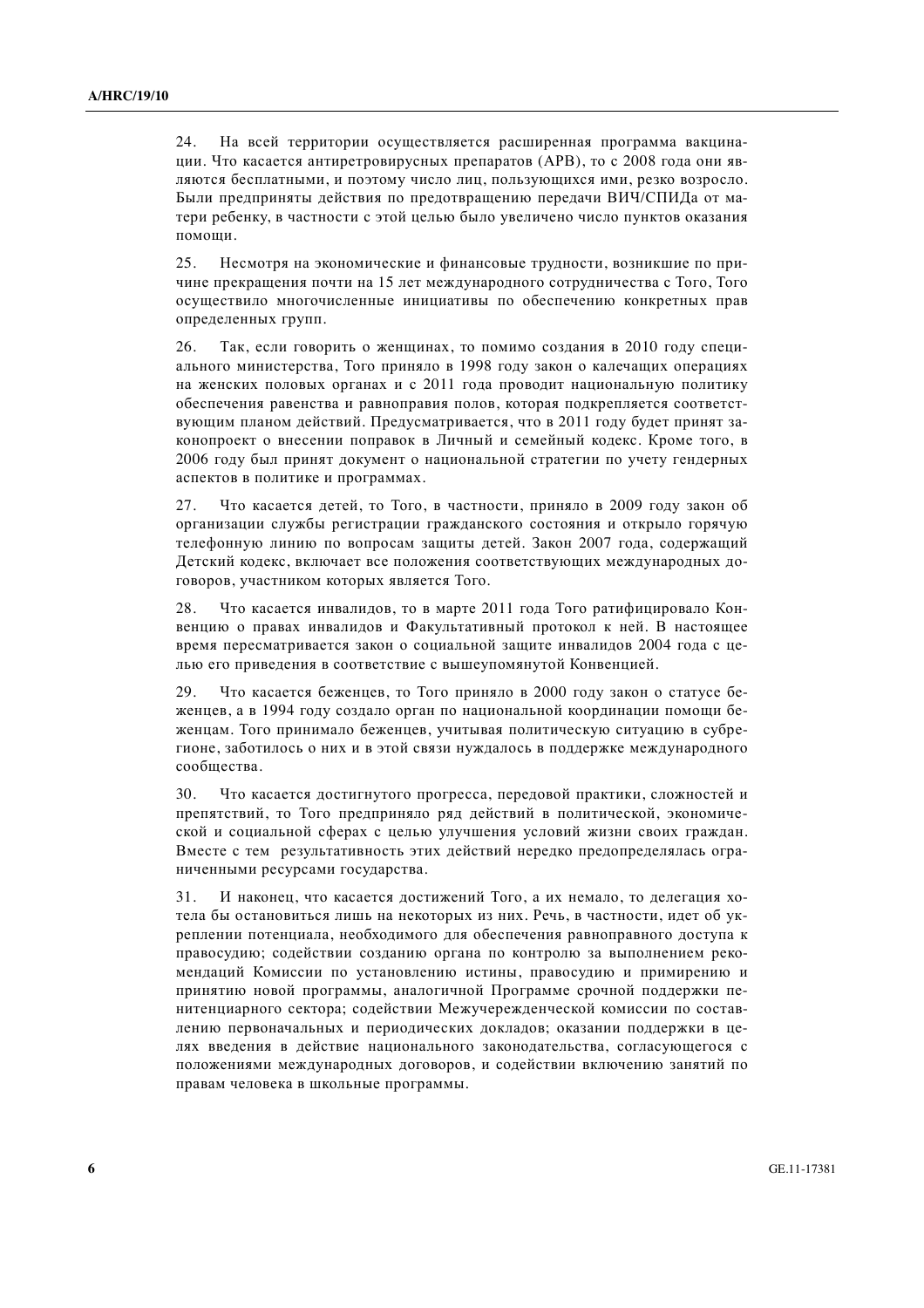32. Того поблагодарило всех двусторонних и многосторонних партнеров за постоянную поддержку, которую они оказывают Того в его усилиях по защите и поощрению прав человека. Того, как и прежде, сознает громадные масштабы проблем, с которыми оно столкнулось, серьезные обязательства в области прав человека, которые оно взяло на себя, а также большие належды, связанные с этими обязательствами, и трудности их эффективного выполнения. Кроме того, Того по-прежнему решительно настроено приложить все силы к тому, чтобы права человека находились в центре внимания нового курса правительства. Поэтому Того вновь призвало международное сообщество оказать ему помощь в реализации его решительных намерений и в создании условий для подлинного национального примирения.

#### В. Интерактивный диалог и ответы государства – объекта обзора

33. В ходе интерактивного диалога с заявлениями выступили 43 делегации. Рекомендации, вынесенные в ходе этого диалога, содержатся в разделе II к настоящему докладу.

34. Куба подчеркнула, что поощрение и защита прав человека являются одним из приоритетов Того, несмотря на трудности, с которыми оно столкнулось. Куба отметила превращение права на здоровую окружающую среду в конституционное право; ряд осуществленных инициатив по праву на питание; позитивные изменения в области образования: план по санитарии: и стратегию уменьшения заболеваемости ВИЧ/СПИДом и снижению детской и материнской смертности. Куба вынесла ряд рекомендаций.

35. Алжир с удовлетворением отметил принятие политики, направленной на обеспечение доступа к безопасной воде, продовольствию, жилью и образованию и реформу системы здравоохранения и правосудия, а также особое внимание, которое уделяется в этой связи уязвимым группам. Он отметил также существующие проблемы, как-то: насилие в отношении женщин, переполненность тюрем, нищету, неграмотность и недостаточную представленность женщин в директивных органах – и настоятельно призвал международное сообщество оказать этой стране необходимую поддержку. Алжир вынес ряд рекоменлаций.

36. Франция задала Того вопрос о том, представила ли Национальная комиссия по правам человека какие-либо выводы после изучения жалоб на пытки. Кроме того, она выразила озабоченность в связи с недостаточной независимостью судебных органов и несоблюдением правил содержания под стражей, что противоречит международным обязательствам Того и его Конституции. Франция выразила также озабоченность в связи с плохими условиями содержания под стражей, произвольными задержаниями и продолжительным содержанием под стражей без судебного решения. Франция вынесла ряд рекомендаций.

37. Боливарианская Республика Венесуэла приветствовала усилия Того по обеспечению экономических, социальных и культурных прав, несмотря на экономические трудности, с которыми оно сталкивается. Она признала, что в Того увеличился охват детей школьным образованием и объем средств, выделяемых на образование. Она отметила, что международному сообществу следует оказывать Того помощь и сотрудничать с Того в целях удовлетворения инфраструктурных потребностей в области образования. Боливарианская Республика Венесуэла сформулировала рекомендацию.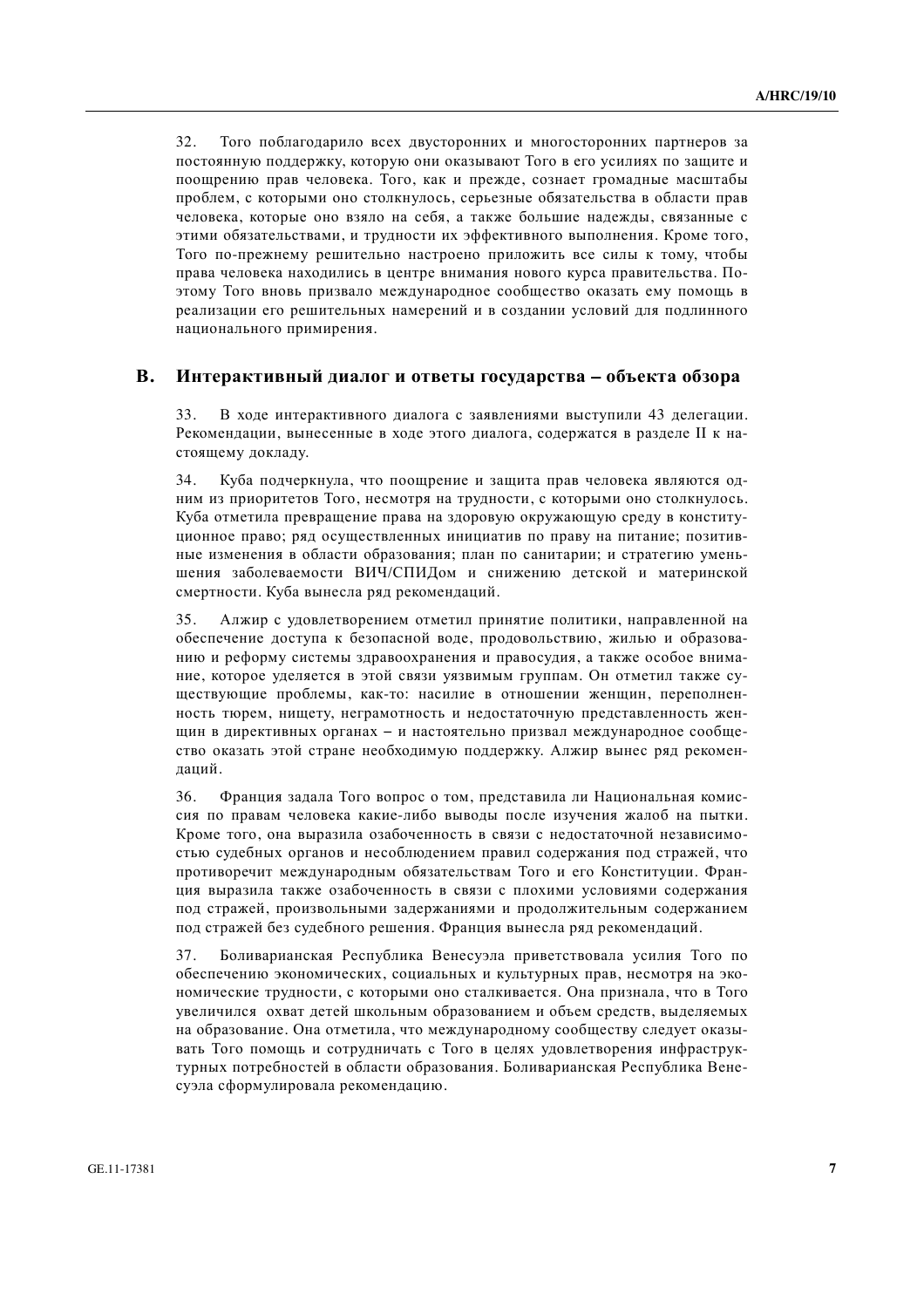38. Канада приветствовала декриминализацию правонарушений, допускаемых прессой, отмену смертной казни, закон об изнасиловании, снижение платы за образование, информационно-просветительскую работу по сексуальному и репродуктивному здоровью и создание Комиссии по установлению истины, правосудию и примирению, которая недавно расследовала сообщения о пытках. Была выражена озабоченность в связи с внутрисемейным насилием, уголовной ответственностью за половые сношения по обоюдному согласию между совершеннолетними лицами одного и того же пола, ограниченной представленностью меньшинств в гражданских службах, поведением сотрудников правоохранительных органов, насилием в отношении детей и надругательством над детьми. Канада вынесла ряд рекомендаций.

39. Испания отметила законодательные меры Того, в частности Закон о равном обрашении 2005 года, которые были приняты с целью обеспечения большего равноправия. Она выразила мнение, что направление постоянного приглашения мандатариям всех специальных процедур помогло бы Того улучшить защиту прав человека. Она спросила, какие меры были приняты Того для борьбы с растущими масштабами торговли женщинами. Испания вынесла ряд рекоменлаций.

40. Республика Молдова с удовлетворением отметила принятие национального плана лействий и программы по правам человека и созлание Напиональной комиссии по правам человека, а также присоединение Того к ряду важных правозащитных договоров. Вместе с тем она выразила озабоченность в связи с дискриминацией и насилием в отношении женщин, обусловленными культурными или традиционными обычаями, и настоятельно призвала Того активизировать меры борьбы с торговлей людьми. Республика Молдова сформулировала ряд рекомендаций.

41. Чад с удовлетворением отметил, что Того является стороной большинства международных и региональных правозащитных договоров и интегрировало положения этих договоров в свое внутреннее законодательство. Он поблагодарил Того за поддержку в преодолении внутренней напряженности в Чаде. Чад сформулировал рекомендацию.

42. Вьетнам признал, что Того прилагает значительные усилия в целях сохранения социальной стабильности и безопасности, и с удовлетворением отметил прогресс, достигнутый им в таких областях, как сокращение масштабов нищеты, образование, здравоохранение и охрана окружающей среды. Вьетнам приветствовал усилия Того по созданию государства, основанного на верховенстве закона, и выразил признательность за приверженность Того делу осуществления правоохранных договоров и за его сотрудничество с механизмами Организации Объединенных Наций. Вьетнам вынес ряд рекомендаций.

43. Турция с удовлетворением отметила участие Того во многих международных правозащитных договорах; роль Национальной комиссии по правам человека; создание Комиссии по установлению истины, правосудию и примирению; усилия государства по расширению прав женщин; Детский кодекс 2007 года; меры, принятые с целью расширения охвата детей школьным образованием; и отмену смертной казни. Турция рекомендовала Того продолжать борьбу с торговлей детьми и обеспечить более равный доступ к образованию для всех детей. Турция вынесла ряд рекомендаций.

44. Норвегия с удовлетворением отметила прогресс, достигнутый в ряде ключевых областей, выразив при этом озабоченность по поводу дискриминации женщин в рамках системы образования, коэффициентов детской и материнской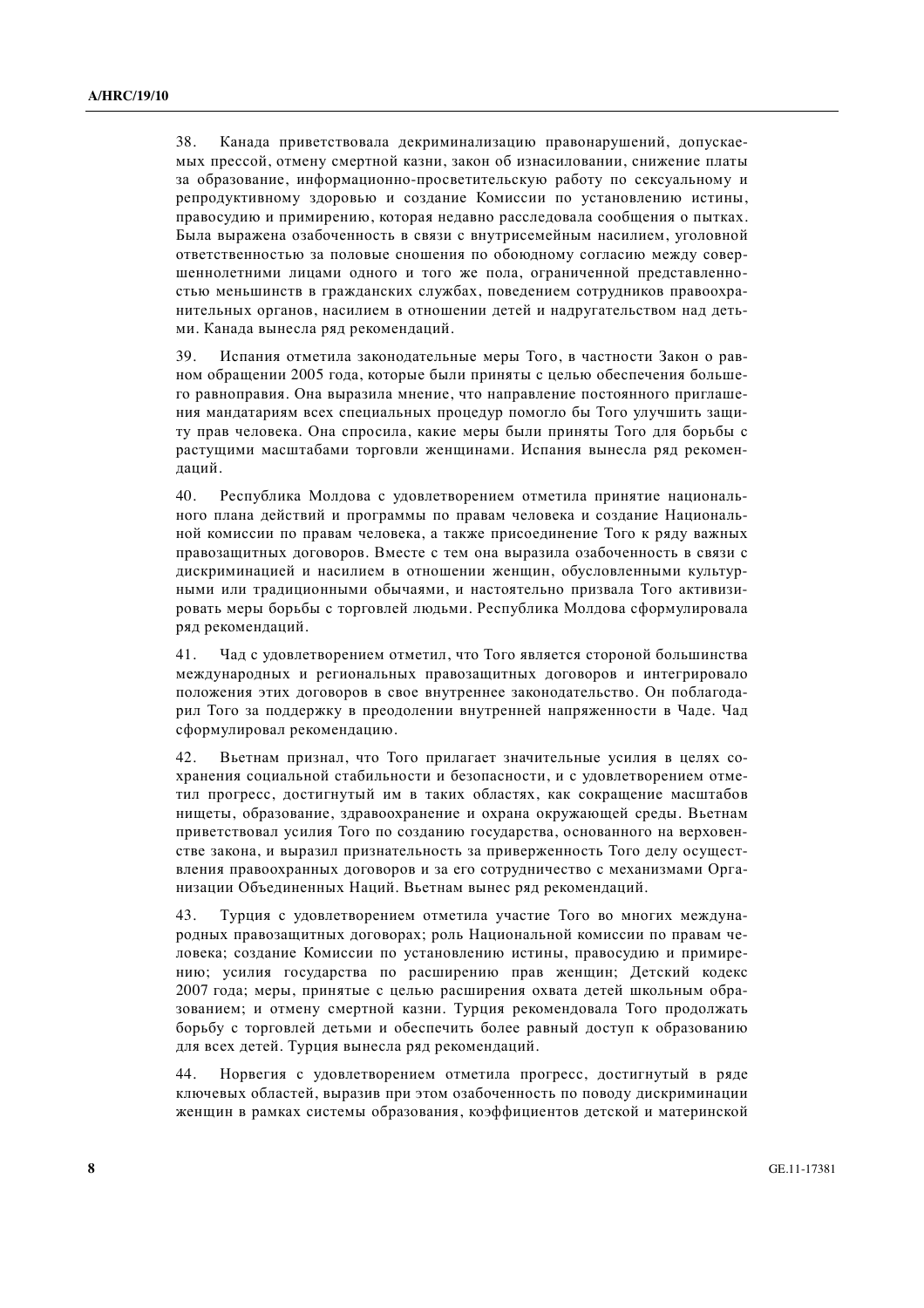смертности и условий содержания под стражей. Норвегия воздала Того должное за применение Детского кодекса 2007 года и обеспечение бесплатного школьного образования. Она с удовлетворением отметила сообщения, согласно которым число актов пыток в стране уменьшилось, но заявила, что по-прежнему озабочена сообшениями о непровелении независимых расслелований по фактам предполагаемых пыток и о насилии, связанном с выборами 2005 года. Норвегия вынесла ряд рекомендаций

45. Китай выразил Того признательность за его конструктивное отношение к обзору и с удовлетворением отметил, что Того присоединилось к наиболее важным правозашитным конвенциям. Китай воздал Того должное за уделение первоочередного внимания расширению прав женщин и с удовлетворением отметил прогресс, достигнутый в области искоренения нищеты. Китай отметил многочисленные проблемы, с которыми Того сталкивается в области поошрения и зашиты прав человека, и настоятельно призвал межлународное сообшество оказывать ему поддержку.

46. Гана с удовлетворением отметила активизацию Того усилий по укреплению своего политического, экономического, административного и институционального руководства; создание постоянной основы для диалога и консультаций; статус "А" Национальной комиссии по правам человека и специальные меры, принятые в области образования и занятости. Она отметила успешное проведение в Того недавних выборов. Гана вынесла ряд рекомендаций.

47. Австралия отметила прогресс в деле поощрения прав женщин и призвала Того лобиваться равноправия полов во всех социальных сферах. Она выразила озабоченность в связи с сообщениями об ограничениях свободы мнений и их свободного выражения, в том числе ограничениях, установленных для средств массовой информации и журналистов. Она приветствовала недавние инициативы, направленные на защиту прав ребенка, но выразила озабоченность по поводу продолжающих поступать сообщений о сексуальных надругательствах и торговле людьми. Австралия настоятельно призвала Того отменить уголовную ответственность за гомосексуальные отношения. Австралия вынесла рял рекоменланий.

48. Соединенные Штаты Америки воздали должное Того за учреждение Комиссии по установлению истины, правосудию и примирению, а также за то, что Того приняло более 13 000 беженцев. Они выразили озабоченность в связи с сообщениями о пытках и поинтересовались, будет ли положение о пытках включено в Уголовный кодекс и будет ли создана независимая система мониторинга. Они также выразили озабоченность в связи с широкой распространенностью торговли людьми. Соединенные Штаты вынесли ряд рекомендаций.

49. Словения воздала должное Того за учреждение Национальной комиссии по правам человека, которая получила статус "А", и ратификацию Конвенции о правах инвалидов и Факультативного протокола к ней. Вместе с тем Словения отметила, что дети-инвалиды по-прежнему подвергаются отчуждению и что лишь некоторые из них имеют доступ к образованию. Словения приветствовала отмену смертной казни. Она спросила, каким образом Того намеревается решать проблему, связанную с низкими коэффициентами регистрации рождений. Словения вынесла ряд рекомендаций.

50. Уругвай с удовлетворением отметил меры, принятые с целью достижения цели № 7 в области развития, сформулированной в Декларации тысячелетия, касающейся безопасной питьевой воды и санитарии, особенно признание того, что доступ к воде является правом человека, а также с целью содействия равно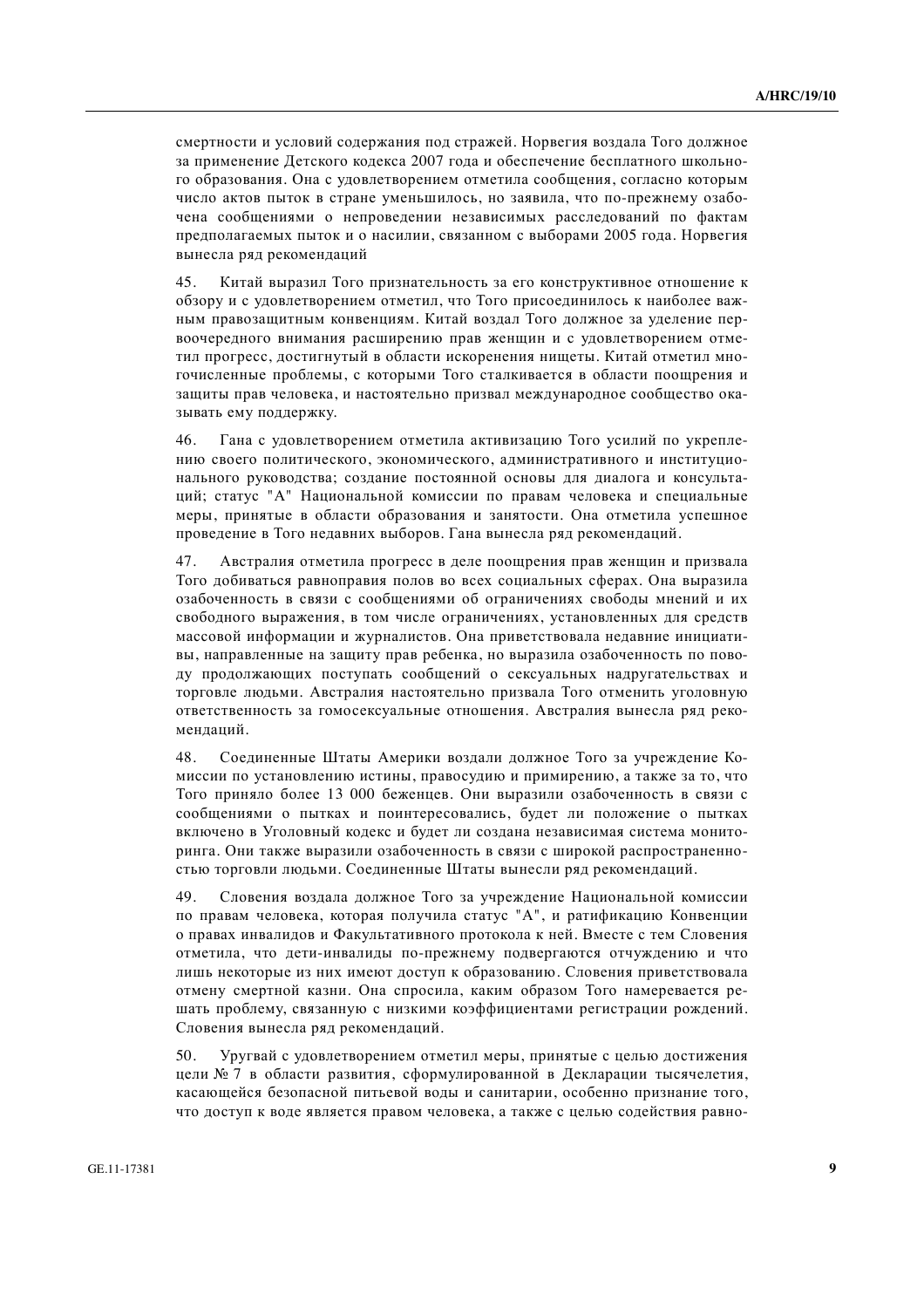правию полов и защиты прав ребенка, в частности создание Национальной комиссии по уходу за детьми, ставшими жертвами торговли людьми, и их социальной реинтеграции. Уругвай отметил, что Того является стороной большого числа международных правозащитных договоров. Уругвай вынес ряд рекоменлапий.

51. Делегация Чили отметила трудности, с которыми столкнулось Того, и наблюдавшуюся в стране политическую нестабильность, которые оказывают негативное воздействие на права человека. Она приветствовала Генеральное политическое соглашение 2006 года и воздала Того должное за те обязательства, которые Того взяло на себя в пункте 110 национального локлала. Делегация Чили призвала Того продолжать бороться с неграмотностью, нищетой и высоким уровнем безработицы и содействовать эффективному руководству страной. Чили вынесла ряд рекомендаций.

52. Аргентина позитивно оценила отмену смертной казни и принятие национального плана действий по правам человека. Аргентина вынесла ряд рекоменлапий.

53. Венгрия с удовлетворением отметила отмену смертной казни и аккредитацию Национальной комиссии по правам человека при Международном координационном комитете национальных учреждений по поошрению и зашите прав человека. Что касается дискриминации девочек, то Венгрия отметила, что Того еще предстоит ратифицировать Конвенцию Организации Объединенных Наций по вопросам образования, науки и культуры (ЮНЕСКО) о борьбе с дискриминацией в области образования. Приветствуя принятие Летского колекса 2007 года, Венгрия отметила, что еще предстоит создать национальный комитет по правам ребенка. Венгрия вынесла ряд рекомендаций.

54. Соелиненное Королевство настоятельно призвало Того принять все необходимые меры для скорейшего осуществления еще не выполненных рекомендаций, содержавшихся в докладе миссии по установлению фактов 2005 года, и рекомендаций договорных органов, касающихся Общего мирного соглашения, а также укрепить демократические институты, обеспечив согласованность прав человека, в частности прав на свободное выражение своего мнения и свободу собраний, с соответствующими международными обязательствами. Соединенное Королевство вынесло ряд рекомендаций.

55. Латвия воздала должное Того за основанный на всеобщем участии подход к подготовке своего национального доклада. Латвия приветствовала сотрудничество, которое Того осуществляло в последнее время с мандатариями специальных процедур: Того посетили Специальный докладчик по вопросу о пытках и других жестоких, бесчеловечных или унижающих достоинство видах обращения и наказания в 2007 году и Специальный докладчик по вопросу о положении правозащитников в 2008 году. Латвия вынесла ряд рекомендаций.

56. Делегация Того уточнила, что Того предпринимает меры по модернизации своей судебной системы, в частности посредством укрепления потенциала работников системы правосудия и разработки современного законодательства, с тем чтобы персонал органов правосудия мог работать в более благоприятных условиях и повышать результативность своей работы.

57. В целях облегчения процедур обращения в суд Того создало Управление по облегчению доступа к правосудию. Кроме того, в ближайшем будущем в Совет министров должен быть представлен законопроект о юридической помощи. Того поставило также перед собой задачу повысить независимость магистратуры, в частности путем организации для судей курсов по профессиональной эти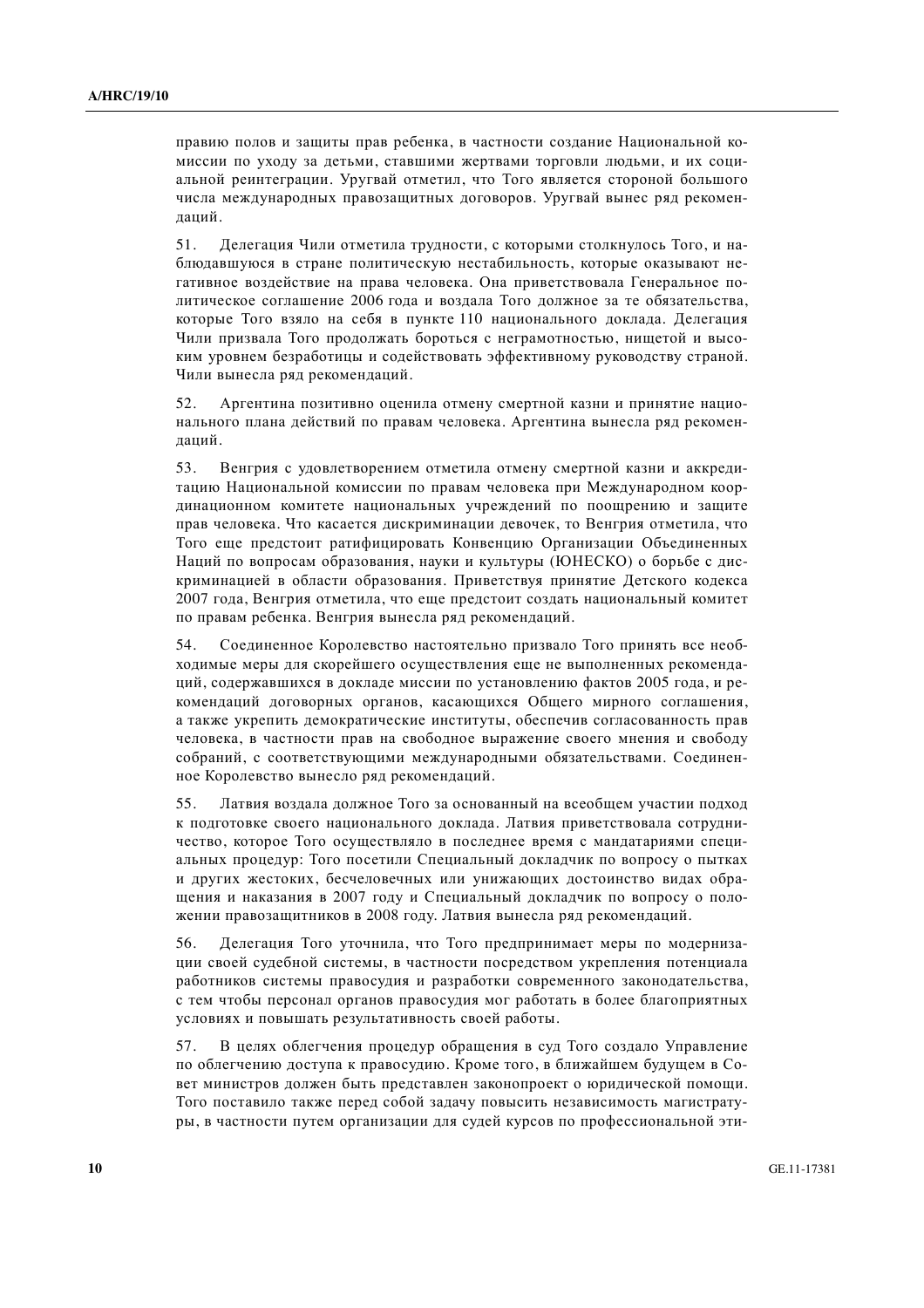ке. Завершается подготовка законопроекта, направленного на улучшение их финансового положения.

58. Того ратифицировало Конвенцию против пыток и других жестоких, бесчеловечных или унижающих достоинство видов обращения и наказания и в настоящее время осуществляет реформу Уголовного кодекса с целью введения уголовной ответственности за применение пыток. Вместе с тем делегация не признает существования в Того систематической практики пыток и приводит в качестве довода ограниченное число жалоб на пытки или сообшений о них. Однако с учетом того, что на рассмотрение Верховного суда поступило несколько таких сообщений, правительство поручило Национальной комиссии по правам человека провести соответствующие расследования. Комиссия заслушала всех заинтересованных лиц. Того примет все необходимые меры, вытекающие из рекомендаций Комиссии, и призвало всех сообщать о случаях пыток.

59. Были предприняты усилия по сокращению срока предварительного заключения. Так, если лицо признается в совершении вменяемых ему в вину деяний, сул сразу выносит решение, с тем чтобы уменьшить остроту проблемы переполненности тюрем. В стране осуществляется проект, направленный на улучшение условий содержания заключенных, и программа улучшения состояния тюрем. Женщины, мужчины и совершеннолетние содержатся отдельно друг от друга. Предусматривается открытие в ближайшее время специальной тюрьмы для лиц, ожидающих суда.

60. Условия содержания под стражей соблюдаются относительно строго. В ноябре прошлого гола Того обратилось ко всему алминистративному аппарату судебной системы с призывом взять на себя перед страной обязательство повысить качество правосудия. С целью улучшения ситуации Того готово принять любые сообщения о фактах, якобы неизвестных властям.

61. Что касается ратификации новых договоров, то впредь Того будет стремиться включить их положения во внутригосударственное законодательство еще до их ратификации, и именно этим объясняется медленная процедура ратификации. Именно так произошло в 2009 году с отменой смертной казни, о применении которой в стране уже никто не помнит.

62. Демократический процесс в Того начался именно благодаря наличию в стране свободы слова. Таким образом, эта свобода в стране соблюдается. Кроме того, государство оказывало поддержку частным средствам массовой информации и будет продолжать делать это с целью защиты соответствующих свобод. Что касается свободы манифестаций, то был принят закон с целью ее зашиты.

63. Что касается Национального разведывательного агентства, то делегация напомнила, что речь не идет о центре содержания под стражей. Если кто-либо в нем и содержится, то только в исключительном порядке. Что касается утверждений, будто Агентство применяет пытки, то были предприняты все усилия к тому, чтобы выяснить, насколько они соответствуют действительности.

64. Того не готово принять законодательство по вопросу о гомосексуализме, тем более что гомосексуалисты не подвергаются никакой дискриминации. Кроме того, с учетом настроений населения такое законодательство может оказаться контрпродуктивным.

65. Что касается доступа к армии, то по этому вопросу была проделана большая работа. Теперь он является свободным.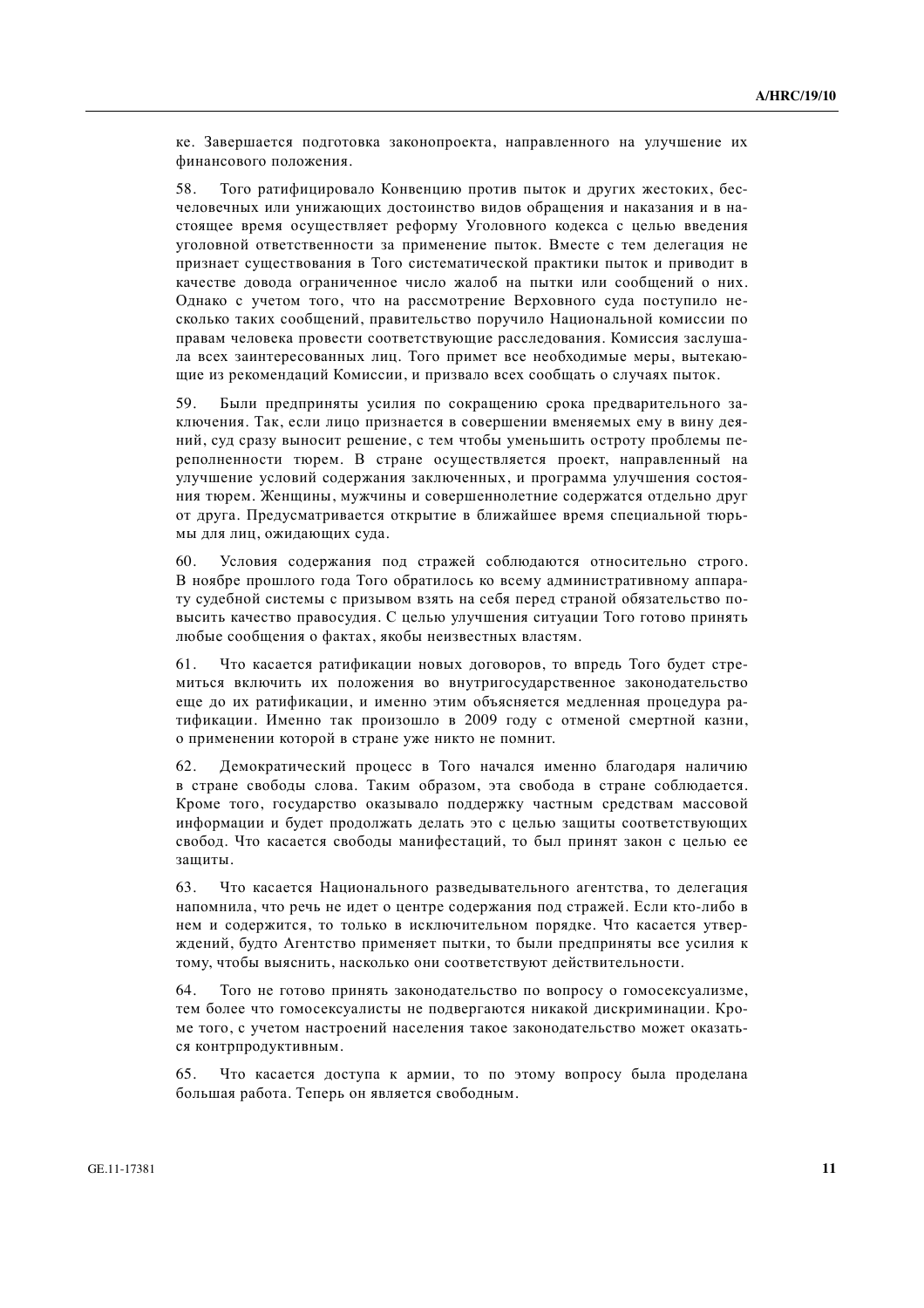66. Что касается борьбы с безнаказанностью, то важно укреплять национальные судебные органы.

67. Того провело исследование по проблеме калечащих операций на женских половых органах. Кроме того, в 1998 году был принят закон, предусматривающий наказание лиц, совершающих такие операции. Проводилась информационно-просветительская работа, и было отмечено уменьшение числа случаев обрезания. Женщины, занимающиеся обрезанием, освоили другие профессии благодаря предоставленным им кредитам.

68. В настоящее время пересматривается один из законов с целью борьбы с насилием по гендерному признаку. Кроме того, национальная стратегия позволила провести национальное исследование по гендерной проблематике и создать центр психосоциальной и судебной помощи. Для судей, сотрудников полиции и преподавателей организуются специальные курсы подготовки. В этой области отмечается также взаимолействие с гражданским обществом.

69. Что касается защиты детей-инвалидов, то всех детей, включая детейинвалилов, зашишает Летский колекс. Нахоляшийся в сталии пересмотра закон 2004 года будет учитывать положения Конвенции. В настоящее время правительство, которому оказывают поллержку организации гражданского общества. стремится обеспечить лучший уход за этой группой детей. Того призвало международное сообщество оказать ему помощь в данной области.

70. В настоящее время Того дорабатывает законопроект о квотах, предоставляемых по гендерному признаку. Кроме того, формируется консенсус, необходимый для представления этого документа в Совет министров.

71. Швеция приветствовала отмену смертной казни и решительное намерение правительства сократить число детских браков. Она выразила озабоченность в связи с произвольными арестами и задержаниями, длительным содержанием под стражей без суда, заслуживающими доверия сообщениями о бесчеловечном и унижающем достоинство обращении в тюрьмах и недостаточной независимостью судебных органов. Швеция сформулировала рекомендацию.

72. Делегация Марокко выразила удовлетворение в связи с текущим процессом правосудия переходного периода и борьбой с безнаказанностью, воздав Того должное за его усилия по зашите прав беженцев, несмотря на имеющиеся у него скулные ресурсы. Делегация Марокко пожелала получить дополнительную информацию о результатах работы Комиссии по установлению истины, правосудию и примирению и поинтересовалась, не будет ли новый Экономический и социальный совет дублировать работу Национальной комиссии по развитию. Делегация Марокко вынесла ряд рекомендаций.

73. Мексика приветствовала усилия и достижения Того, в частности введение в действие закона, отменяющего смертную казнь, и других законов по вопросам социального обеспечения; заботу и внимание, которыми окружены около 20 000 беженцев; утверждение Плана по сектору образования на 2010–2020 годы, а также создание таких учреждений, как Национальная комиссия по устойчивому развитию и Национальная комиссия по делам беженцев. Мексика вынесла ряд рекомендаций.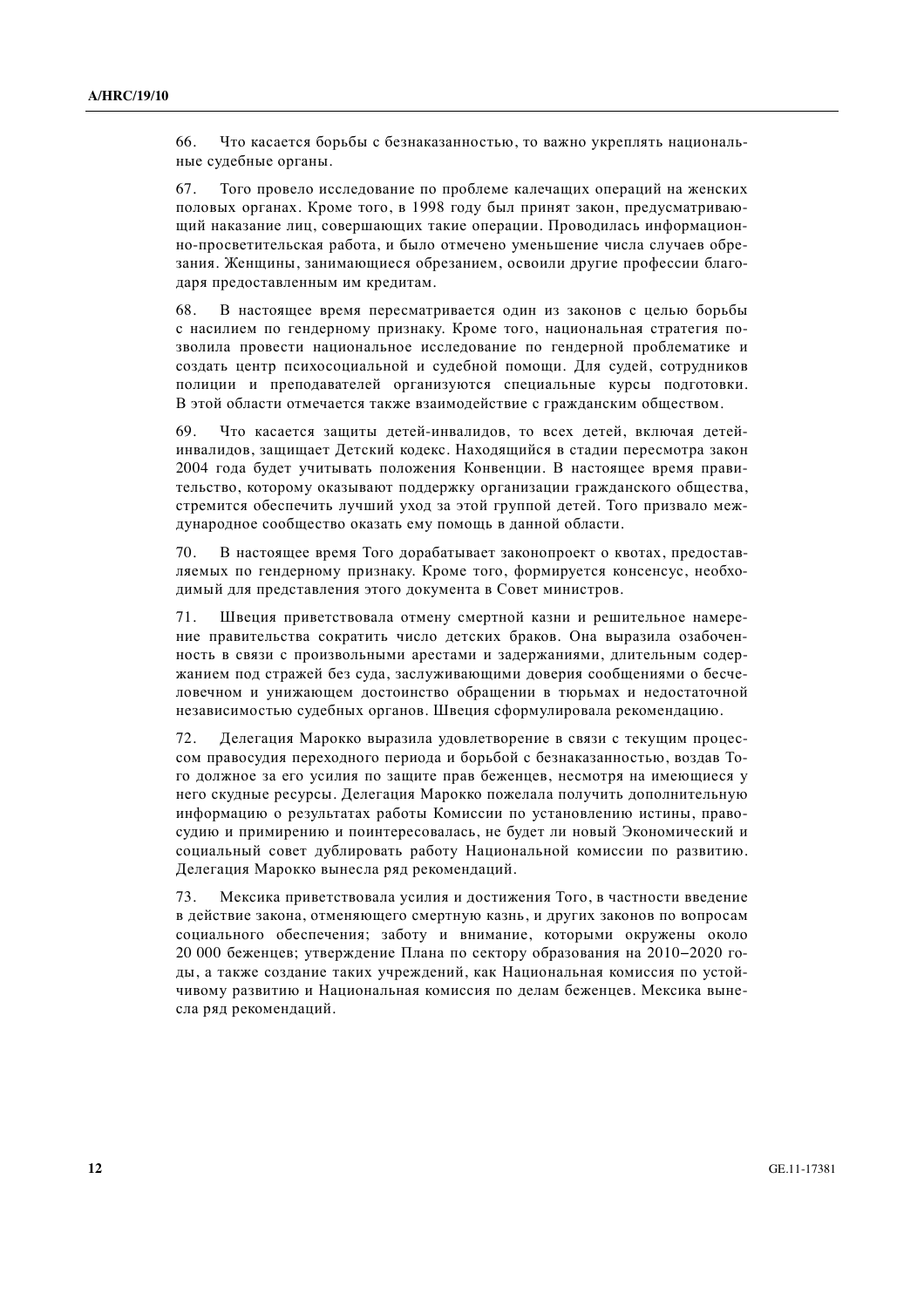74. Исламская Республика Иран отметила, что Того предпринимает конкретные шаги в целях поощрения и защиты прав человека. Исламская Республика Иран вынесла ряд рекомендаций.

75. Демократическая Республика Конго приветствовала меры, принятые Того, благодаря которым значительно увеличилось число детей, поступающих в начальную школу, а также меры по осуществлению сельскохозяйственной политики, в результате которых был увеличен доступ к основным продуктам питания. Заслужили позитивной оценки меры. принимаемые в интересах лиц. инфицированных ВИЧ/СПИДом. Демократическая Республика Конго высказала мнение, что нехватка чего-либо в стране объясняется отсутствием ресурсов по причине действия экономических санкций. Демократическая Республика Конго вынесла рекомендацию.

76. Словакия воздала должное Того за отмену смертной казни. Она также с удовлетворением отметила аккредитацию Национальной комиссии по правам человека со статусом "А" и заявила, что важным шагом явилось принятие Детского колекса. Словакия отметила также, что Того является стороной большинства международных договоров по правам человека. Словакия вынесла ряд рекомендаций.

77. Бахрейн отметил позитивный полхол Того к универсальному периолическому обзору и его сотрудничество с правозашитными механизмами. В частности, Бахрейн с удовлетворением отметил тот факт, что государство поощряет права женщин и присоединилось к Конвенции о ликвидации всех форм дискриминации в отношении женщин, а также предпринимаемые им усилия по борьбе с торговлей людьми. Бахрейн отметил усилия Того по распространению правозащитной культуры и спросил, какие еще меры принимаются с целью повышения осведомленности о правах человека. Бахрейн сформулировал рекомендацию.

78. Бразилия воздала должное Того за то, что оно является стороной многих международных правозащитных договоров, и за предпринимаемые им позитивные действия в интересах женщин. Вместе с тем она выразила озабоченность в связи с сохранением дискриминационных обычаев и практики. Бразилия приветствовала отмену смертной казни, принятие Детского кодекса и изменения, касающиеся служб безопасности. Она отметила, что для решения проблем, связанных с нишетой и здравоохранением, требуются дополнительные усилия. Она призвала Того активизировать свои усилия по проведению всеохватывающих информационно-просветительских кампаний. Бразилия вынесла ряд рекоменланий.

79. Уганда с удовлетворением отметила принятие Общего политического соглашения, создание постоянной рамочной основы для диалога и консультаций и учреждение Комиссии по установлению истины, правосудию и примирению, а также изменения, ведущие к восстановлению демократического правления. Уганда с удовлетворением отметила законодательные реформы и призвала Того продолжать свои усилия по поощрению прав детей, включая финансирование Национальной комиссии по уходу за детьми, ставшими жертвами торговли людьми, и их социальной реинтеграции. Уганда сформулировала рекомендацию.

80. Конго с удовлетворением отметило принимаемые меры и инициативы, осуществляемые в областях отправления правосудия и управления тюрьмами, а также в сфере здравоохранения и поощрения прав женщин, и призвало Того продолжать свои усилия с целью обеспечения для своего населения возможно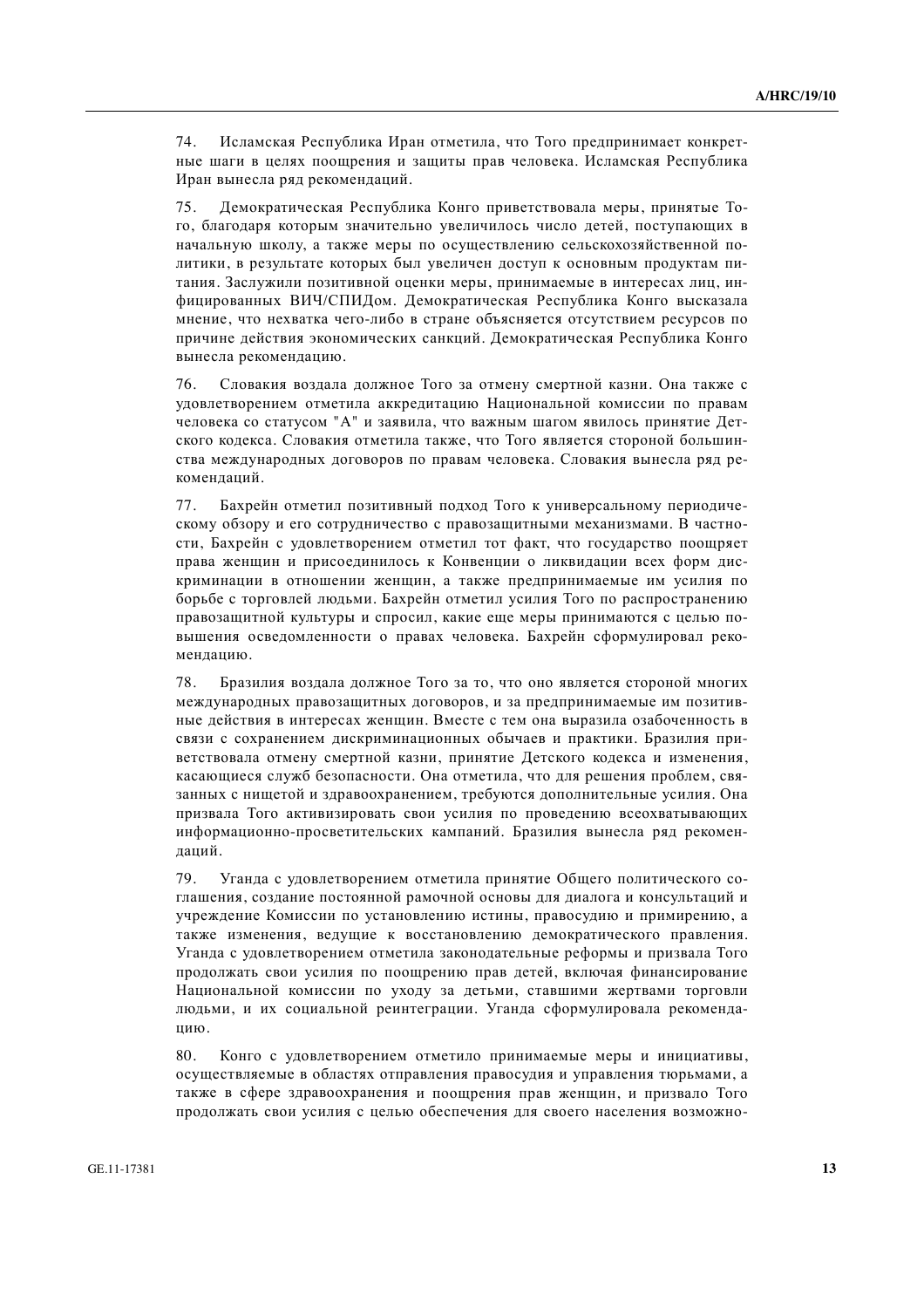сти в полной мере осуществлять свои политические, гражданские, экономические, социальные и культурные права. Конго сформулировало рекомендацию.

81. Бангладеш отметила достижения Того в области обеспечения доступа к воде, социальной защиты и в секторе здравоохранения, а также создание Национальной комиссии по правам человека. Она с удовлетворением отметила также принятие в интересах женшин специальных мер в областях образования и занятости. Бангладеш отметила, что для решения проблем, связанных с нищетой и отсутствием алекватных ресурсов. Того крайне нужлается в межлунаролном сотрудничестве и содействии.

82. Бенин приветствовал декриминализацию правонарушений, совершаемых органами печати, отмену смертной казни и ратификацию Факультативного протокола к Конвенции против пыток и других жестоких, бесчеловечных или унижающих достоинство видов обращения и наказания. Он с удовлетворением отметил создание в 2005 году Генеральной инспекции служб безопасности. Бенин также приветствовал усилия по обеспечению представленности женщин в директивных органах, а также по борьбе с насилием по гендерному признаку и по пересмотру Семейного кодекса. Он призвал международное сообщество оказывать помощь Того. Бенин вынес ряд рекомендаций.

83. Ангола отметила усилия Того по улучшению положения в области прав человека, в частности летей и инвалилов, а также в области злравоохранения, в частности в том, что касается борьбы с ВИЧ/СПИДом, включая предоставление бесплатных медикаментов для лечения ВИЧ-инфекции. Ангола с удовлетворением отметила, что Того отменило смертную казнь. Она отметила далее, что на Того все еще сказываются последствия прекращения международной помощи. Ангола сформулировала рекомендацию.

84. Буркина-Фасо отметила оптимальную практику, применяемую в Того в области прав человека, и относительно полную нормативную базу по правам человека, а также присоединение Того к основным международным договорам и принятие внутреннего законодательства. Она приветствовала тот факт, что законодательные меры, в том числе касающиеся образования, здравоохранения и защиты уязвимых групп, эффективно применяются и что наличие неурегулированных проблем объясняется нехваткой ресурсов. Буркина-Фасо спросила, каким образом Того намеревается обеспечить образование в области прав человека. Буркина-Фасо сформулировала рекомендацию.

85. Джибути призвала Того продолжать реформы в области отправления правосудия, а также в экономическом и социальном секторах. Она просила также международное сообщество оказать Того помощь в выполнении рекомендаций, сформулированных по итогам универсального периодического обзора. Джибути вынесла ряд рекомендаций.

86. Сенегал с удовлетворением отметил, что Того является стороной большинства международных и региональных правозащитных договоров и создало Национальную комиссию по правам человека и институт посредника и что в Того реализуются различные инициативы в интересах уязвимых групп, в частности женщин. Сенегал отметил, что в силу таких факторов, как длительный период нестабильности и нехватка ресурсов, в Того сохраняются серьезные проблемы, и спросил, намерено ли Того принять национальное законодательство по борьбе с торговлей людьми. Сенегал вынес ряд рекомендаций.

87. Нигерия приветствовала различные законопроекты, направленные на модернизацию законодательной базы Того в целях укрепления предоставляемых гражданам гарантий в ходе судебного разбирательства. Отметив создание На-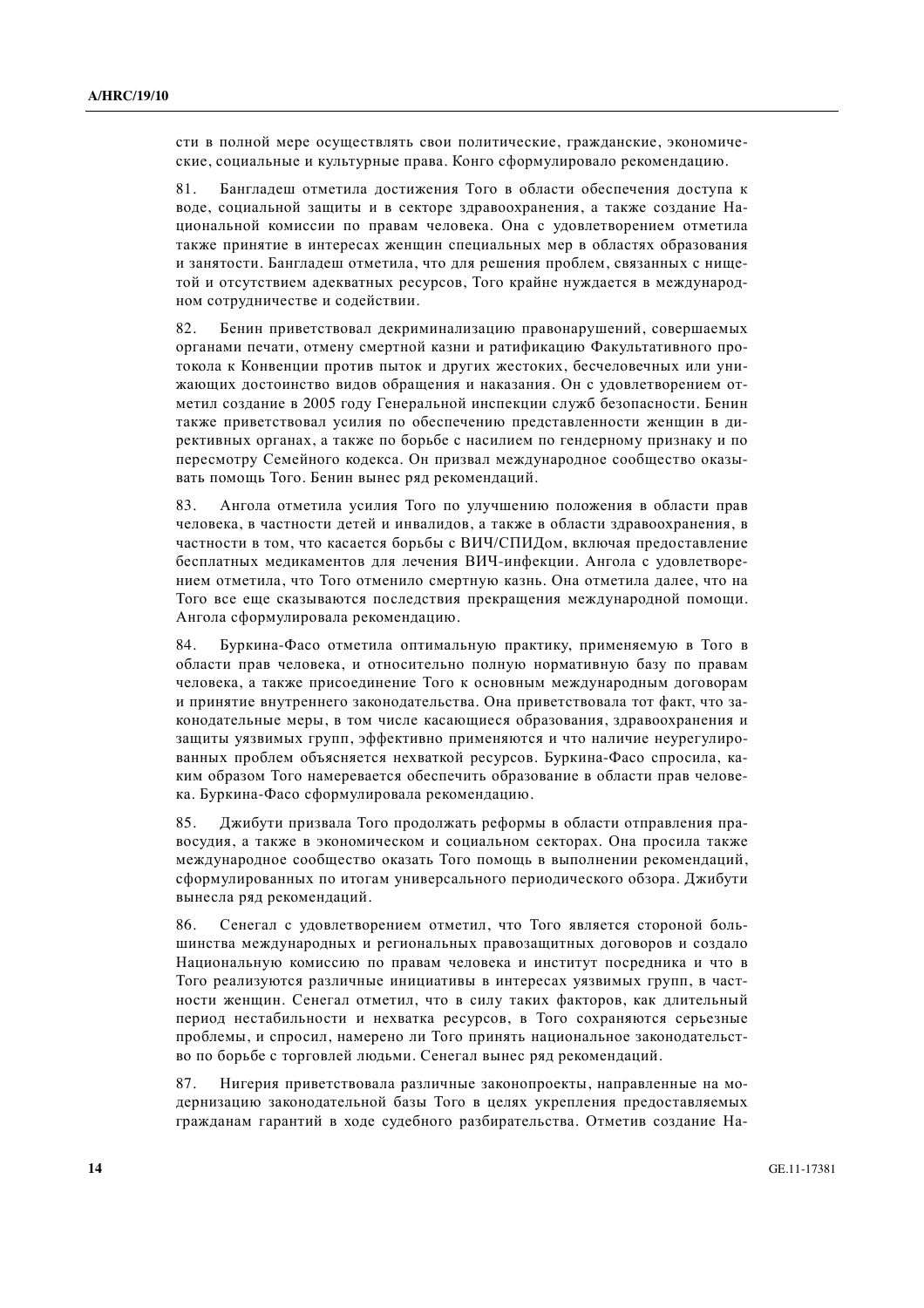циональной комиссии по правам человека, члены которой пользуются иммунитетом при выполнении своих обязанностей, Нигерия обратила внимание на то, что этот орган недофинансируется. Нигерия воздала Того должное за принятые этой страной меры по обеспечению права на питание и призвала Того продолжать поошрять и зашишать права человека. Нигерия вынесла ряд рекоменданий.

88. Южная Африка отметила признание Того того факта, что обычаи и традиционная практика мешают обеспечению гендерного равенства, и спросила, когда будет пересмотрено Генеральное положение о гражданской службе в целях обеспечения большей зашишенности женшин. Она спросила также о том, какие меры принимаются с целью повышения защищенности детей и меры по привлечению к ответственности политических деятелей и органов печати, которые, согласно сообшениям, занимались полстрекательством к межэтнической и межплеменной вражде в 2005 году. Южная Африка призвала международное сообщество оказывать Того техническую помощь и помощь в укреплении потенциала. Южная Африка вынесла ряд рекомендаций.

89. Нигер с удовлетворением отметил усилия Того по укреплению демократии и верховенства закона и по борьбе с коррупцией. Он отметил, что Того является стороной большинства международных и региональных правозащитных договоров и что в Того на самом высоком уровне имеется воля к инкорпорированию этих норм во внутреннее законодательство. Нигер с удовлетворением отметил отмену смертной казни и укрепление Национальной комиссии по правам человека. Нигер вынес ряд рекомендаций.

90. Делегация Кабо-Верде отметила, что в Того произошли позитивные изменения и что оно является стороной многих правозащитных договоров. Делегация Кабо-Верде отметила значительный прогресс в осуществлении прав человека, в частности отмену смертной казни, укрепление потенциала судебной системы и усилия Того в области здравоохранения и образования, а также обеспечения свободы выражения своего мнения и свободы религии. Делегация Кабо-Верле вынесла ряд рекомендаций.

91. Германия воздала должное Того за активное вовлечение гражданского общества в процесс подготовки национального доклада. Германия спросила, какие предпринимаются меры для укрепления независимости и нейтралитета системы правосудия и избежания произвольных судебных решений в свете рекомендаций, вынесенных Комитетом по правам человека. Германия вынесла ряд рекомендаций.

92. Делегация Того напомнила о том, что программы школьного обучения содержат элемент гражданского образования и что в них будут внесены изменения с целью включения тематики прав человека.

93. Комиссия по установлению истины, правосудию и примирению получила более 20 000 заявлений и вынесет свои рекомендации к концу октября 2011 года. Акты насилия, имевшие место в 2005 году, покрываются мандатом Комиссии.

94. Того провело широкую реформу своего национального законодательства с целью включения в него всех положений конвенций, ратифицированных Того. Кроме того, судьи и сотрудники органов правосудия прошли специальную подготовку по международным договорам.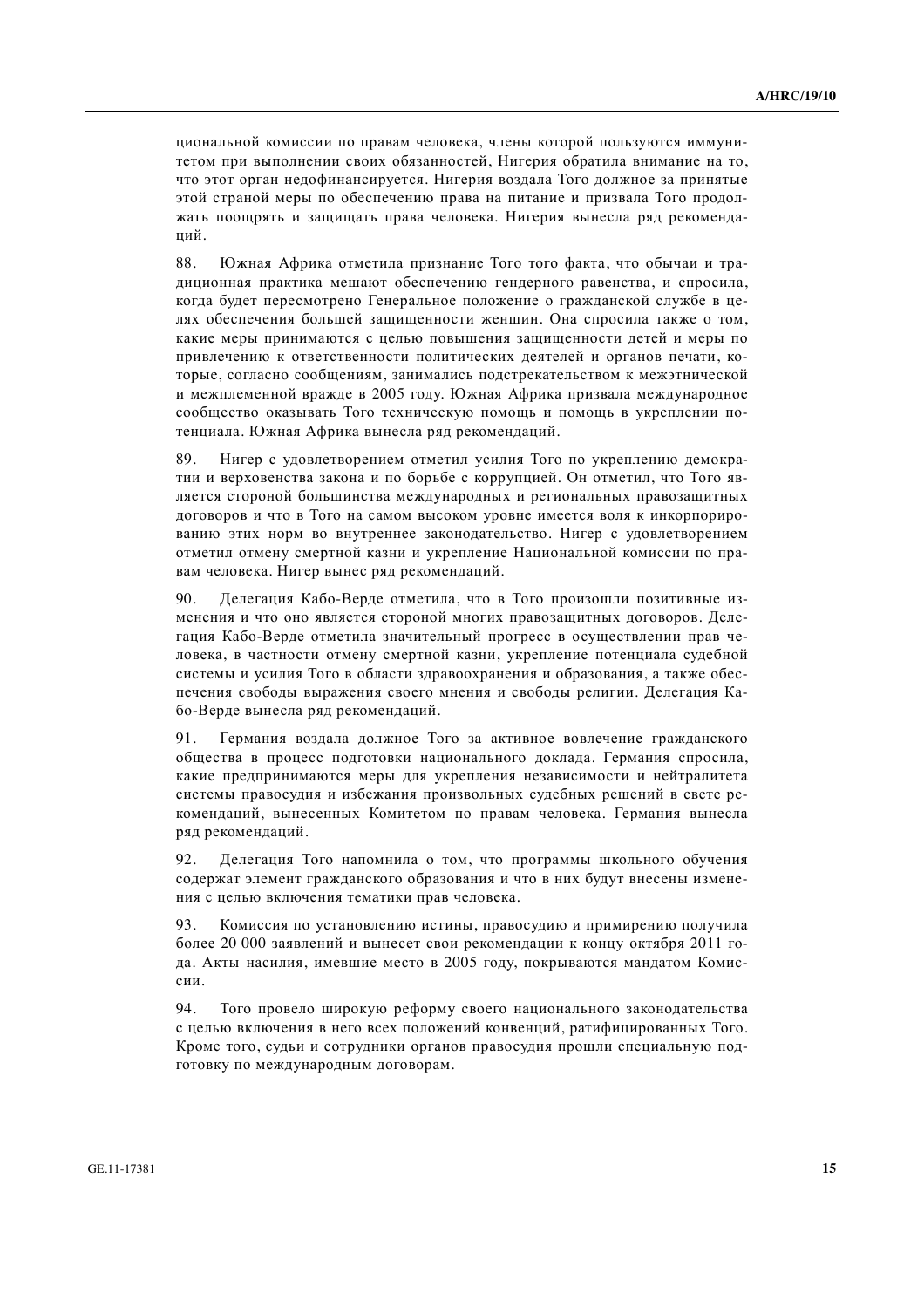95. Национальная комиссия по правам человека является полностью самостоятельной. Остается нерешенным только вопрос финансирования, который иногда ставит ее в затруднительное положение. Вместе с тем объем имеющихся в ее распоряжении средств увеличится, когда ее назначат национальным механизмом по предупреждению пыток.

96. Того подчеркнула, что мандат Экономического и социального совета является более широким по сравнению с мандатом Национальной комиссии по развитию и что, таким образом, никакого риска дублирования деятельности не существует.

97. Делегация Того напомнила, что социальная защищенность работников в частном секторе была обеспечена даже раньше, чем в государственном. Однако эта проблема по-прежнему существует в неформальном секторе.

98. Делегация упомянула о программе развития, касающейся санитарного благоустройства.

99. В заключение глава лелегации поблаголарила всех участников интерактивного лиапога.

## **И.** Выводы и/или рекомендации\*\*

100. Поддержкой Того пользуются приведенные ниже рекомендации,  $c$ формулированные в ходе интерактивного диалога:

100.1 **• ратифицировать Международную конвенцию для защиты всех лиц от насильственных исчезновений (Испания);** 

100.2 **ратифицировать Международную конвенцию для защиты всех лиц от насильственных исчезновений или соответственно при-** $\textbf{coединиться к ней (Уругвай);}$ 

100.3 изучить возможность ратификации Международной конвен-**ЩИИ ДЛЯ ЗАЩИТЫ ВСЕХ ЛИЦ ОТ НАСИЛЬСТВЕННЫХ ИСЧЕЗНОВЕНИЙ (АРГЕН**тина);

100.4 ратифицировать Международную конвенцию для защиты **всех лиц от насильственных исчезновений и обеспечить эффектив-**НУЮ ИНТЕГРАЦИЮ МЕЖДУНАРОДНЫХ КОНВЕНЦИЙ, СТОРОНОЙ КОТОРЫХ ЯВляется Того, во внутреннее законодательство (Франция);

100.5 рассмотреть вопрос о согласовании национальных законов, **в** том числе норм обычного права, с положениями международных правозащитных договоров, стороной которых является Того (Южная  $A$ фрика);

100.6 подписать и ратифицировать второй Факультативный протокол к Международному пакту о гражданских и политических пра**вах** (Испания);

100.7 продолжать усилия с целью дополнить свою привержен-**НОСТЬ ДЕЛУ ПООЩРЕНИЯ И ЗАЩИТЫ ПРАВ ЧЕЛОВЕКА РАТИФИКАЦИЕЙ СООТ-ВЕТСТВУЮЩИХ МЕЖДУНАРОДНЫХ ДОГОВОРОВ, В ЧАСТНОСТИ ВТОРОГО ФАкультативного протокола к Международному пакту о гражданских и** политических правах (Республика Молдова);

<sup>\*\*</sup> Выводы и рекомендации не редактировались.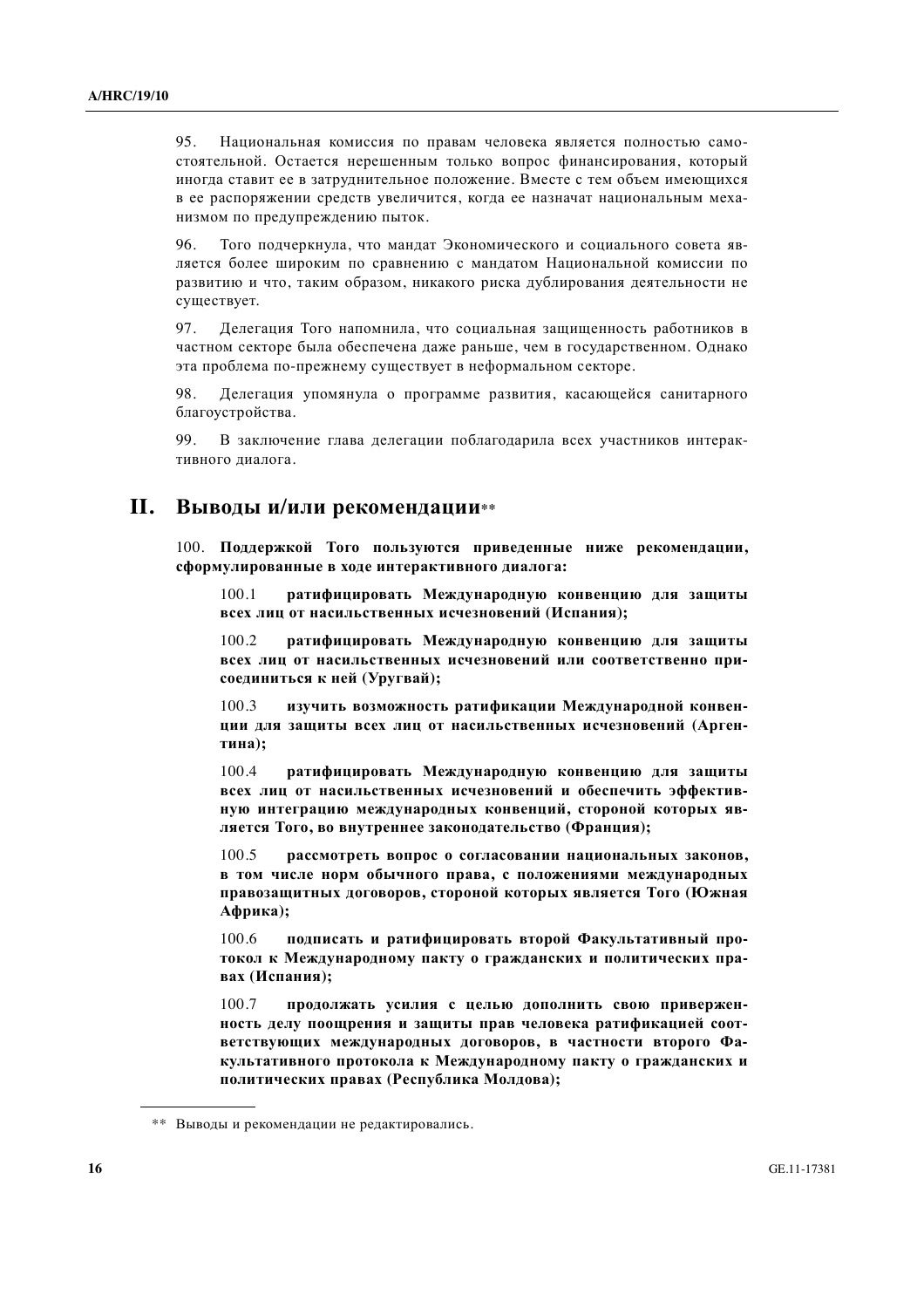100.8 ратифицировать второй Факультативный протокол к Меж-ДУНАРОДНОМУ ПАКТУ О ГРАЖДАНСКИХ И ПОЛИТИЧЕСКИХ ПРАВАХ ИЛИ СООТ- $B$ етственно присоединиться к нему (Уругвай);

100.9 изучить возможность ратификации второго Факультативного протокола к Международному пакту о гражданских и политических правах (Аргентина);

100.10 активизировать усилия по выполнению своих обязательств по Конвенции о правах ребенка (Австралия);

 $100.11$  **УСКОРИТЬ ПРИНЯТИЕ МЕР ПО НАХОЛЯШИМСЯ НА РАССМОТРЕНИИ** Законопроектам, направленным на модернизацию национальной законодательной базы, в целях укрепления гарантий граждан в ходе судебных разбирательств, отмены положений, противоречащих международным обязательствам, реорганизации системы правосудия в интересах граждан, пересмотра юрисдикции судов и содействия обеспечению гендерного равенства в доступе к избирательным мандатам, **ных учреждениях и правительственных департаментах (Нигерия);** 

100.12 внести изменения в свое внутригосударственное законода-Тельство, касающееся прав женщин, детей и инвалидов, в соответст**вии со своими международными обязательствами (Соединенное Ко**ролевство Великобритании и Северной Ирландии);

100.13 иросить об оказании технической помоши с целью согласо**вания национального законодательства с ратифицированными меж**дународными правозащитными договорами (Алжир);

 $100.14$  **• УКРЕПИТЬ СВОЮ НАШИОНАЛЬНУЮ КОМИССИЮ ПО ПРАВАМ ЧЕЛОВЕ**ка путем предоставления ей больших финансовых и кадровых ресурсов и принять меры по обеспечению ее независимости и беспристрастности в соответствии с Парижскими принципами (Испания);

100.15 **укрепить Национальную комиссию по правам человека, с** тем чтобы она могла выполнять свой мандат (Республика Молдова);

100.16 принять соответствующие меры по обеспечению независимости и беспристрастности Национальной комиссии по правам чело**века и обеспечить, чтобы она имела возможность рассматривать жа-** $\pi$ 10бы и расследовать нарушения (Гана);

100.17 выделять дополнительные средства Национальной комиссии по правам человека, с тем чтобы она могла эффективно выпол-**НЯТЬ СВОЙ МАНДАТ (СЛОВЕНИЯ);** 

100.18 выделять дополнительные средства Национальной комиссии по правам человека, с тем чтобы она могла эффективно выпол**нять свой мандат (Венгрия);** 

100.19 принять меры, с тем чтобы гарантировать соответствующие финансовые ресурсы, полную независимость и беспристрастность Национальной комиссии по правам человека и Комиссии по установ-Лению истины, правосудию и примирению и для обеспечения того, чтобы они имели возможность рассматривать жалобы и проводить достоверные и транспарентные расследования (Соединенные Штаты **Америки);**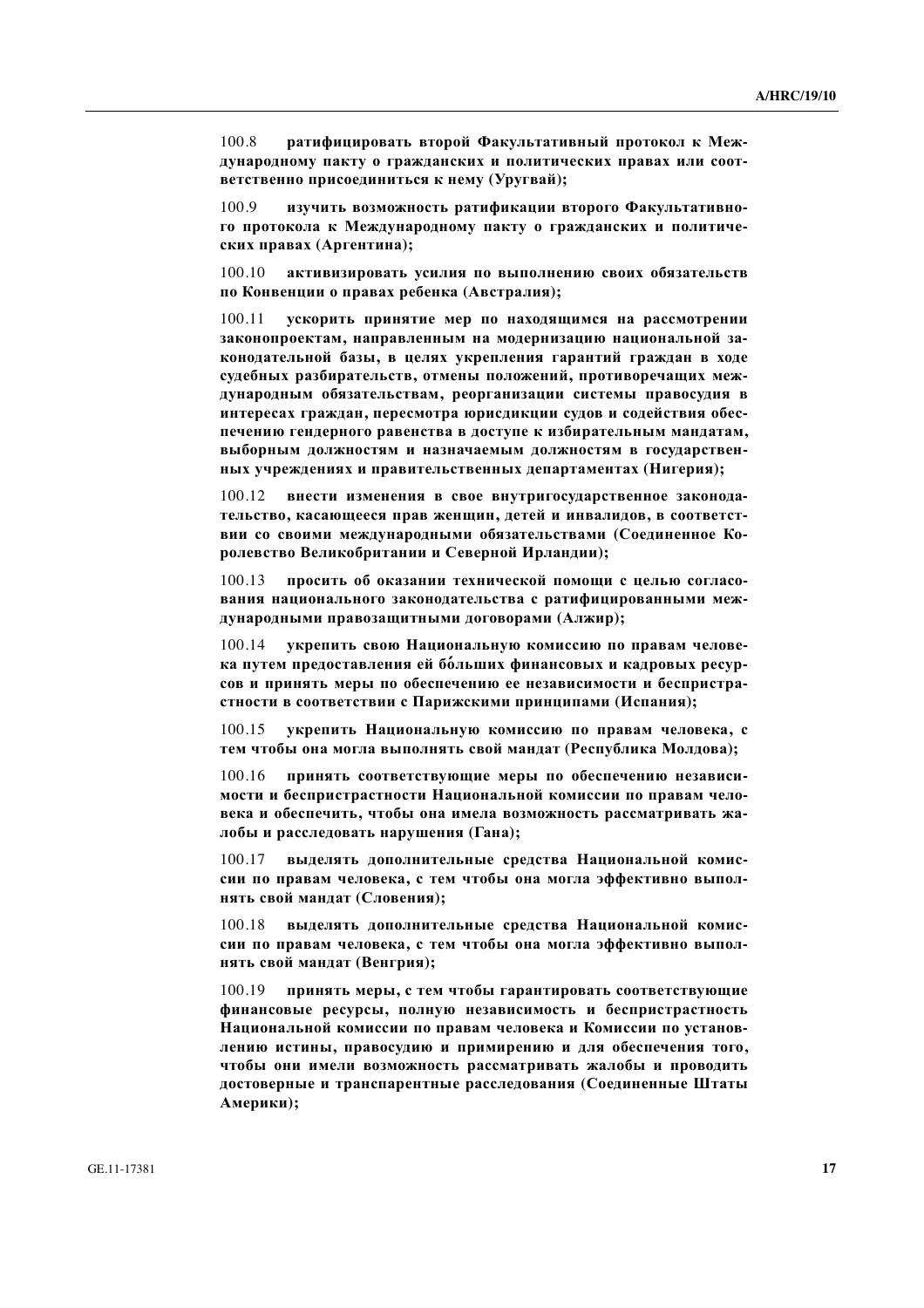100.20 изучить способы улучшения финансирования Националь-**НОЙ КОМИССИИ ПО ПРАВАМ ЧЕЛОВЕКА, С ТЕМ ЧТОбЫ ОНА ИМЕЛА ВОЗМОЖ-НОСТЬ ПОЛНОСТЬЮ ВЫПОЛНЯТЬ СВОЙ МАНДАТ (НИГЕРИЯ);** 

100.21 создать национальный независимый превентивный меха-**НИЗМ, ПРЕДУСМОТРЕННЫЙ ФАКУЛЬТАТИВНЫМ ПРОТОКОЛОМ К КОНВЕНЦИИ** против пыток и других жестоких, бесчеловечных или унижающих достоинство видов обращения и наказания, стороной которого Того **является с июля 2010 года (Франция);** 

100.22 **укрепить Комиссию по установлению истины, правосудию и** примирению, а также другие учреждения, поддерживающие демократическое правление (Южная Африка);

100.23 **завершить процесс создания национального механизма по** предупреждению пыток (Бенин);

100.24 **принять все необходимые меры для скорейшего создания национального комитета по правам ребенка (Венгрия);** 

100.25 не ослаблять усилий, направленных на обеспечение того. чтобы население полностью пользовалось своими политическими, гражданскими, экономическими, социальными и культурными пра**ɜɚɦɢ (Ɋɟɫɩɭɛɥɢɤɚ Ʉɨɧɝɨ);** 

100.26 **укреплять процесс создания государства, в котором обеспе-**УИВАЛОСЬ ОЫ ВЕРХОВЕНСТВО ЗАКОНА И ЭФФЕКТИВНОЕ УПРАВЛЕНИЕ. В ПЕЛЯХ содействия политической стабильности и устойчивому социально- $\cdot$ **3КОНОМИЧЕСКОМУ РАЗВИТИЮ (ВЬЕТНАМ);** 

100.27 разработать национальную правозащитную стратегию и со**ɨɬɜɟɬɫɬɜɭɸɳɢɣ ɩɥɚɧ ɞɟɣɫɬɜɢɣ, ɚɤɬɢɜɢɡɢɪɭɹ ɩɪɢ ɷɬɨɦ ɩɪɨɜɟɞɟɧɢɟ ɢɧɮɨɪɦɚɰɢɨɧɧɨ-ɩɪɨɫɜɟɬɢɬɟɥɶɫɤɨɣ ɩɪɨɝɪɚɦɦɵ ɫɪɟɞɢ ɲɢɪɨɤɨɣ ɨɛɳɟственности и других заинтересованных сторон (Южная Африка);** 

100.28 **принять текст национальной политики по зашите летей.** разработанной в 2008 году, и активизировать борьбу с торговлей **<u>детьми и детским трудом (Кабо-Верде);</u>** 

100.29 **разработать национальный план действий по осуществле-НИЮ ПРАВ ДЕТЕЙ И ПРИНЯТЬ ЦЕЛОСТНЫЙ ПРАВОЗАЩИТНЫЙ ПОДХОД (Ис**ламская Республика Иран);

100.30 принять соответствующие меры по защите женщин (Бах**рейн**);

100.31 включить занятия по правам человека и гражданским пра**вам в учебную программу школ и курсы профессиональной подго**товки должностных лиц правоохранительных органов (Исламская Республика Иран);

100.32 осуществлять плодотворное сотрудничество с международ-**НЫМИ МЕХАНИЗМАМИ ЗАЩИТЫ И ПООЩРЕНИЯ ПРАВ ЧЕЛОВЕКА С ЦЕЛЬЮ НЕ-**УКЛОННОГО УЛУЧШЕНИЯ ПОЛОЖЕНИЯ В Области прав человека на своей  $T$ ерритории (Буркина-Фасо);

100.33 разработать конкретную стратегию, которая гарантировала **ɛɵ ɜ ɤɨɧɟɱɧɨɦ ɫɱɟɬɟ ɩɪɟɞɫɬɚɜɥɟɧɢɟ ɜɫɟɯ ɧɟɩɪɟɞɫɬɚɜɥɟɧɧɵɯ ɞɨɤɥɚɞɨɜ**  $\mu$ оговорным органам (Сенегал);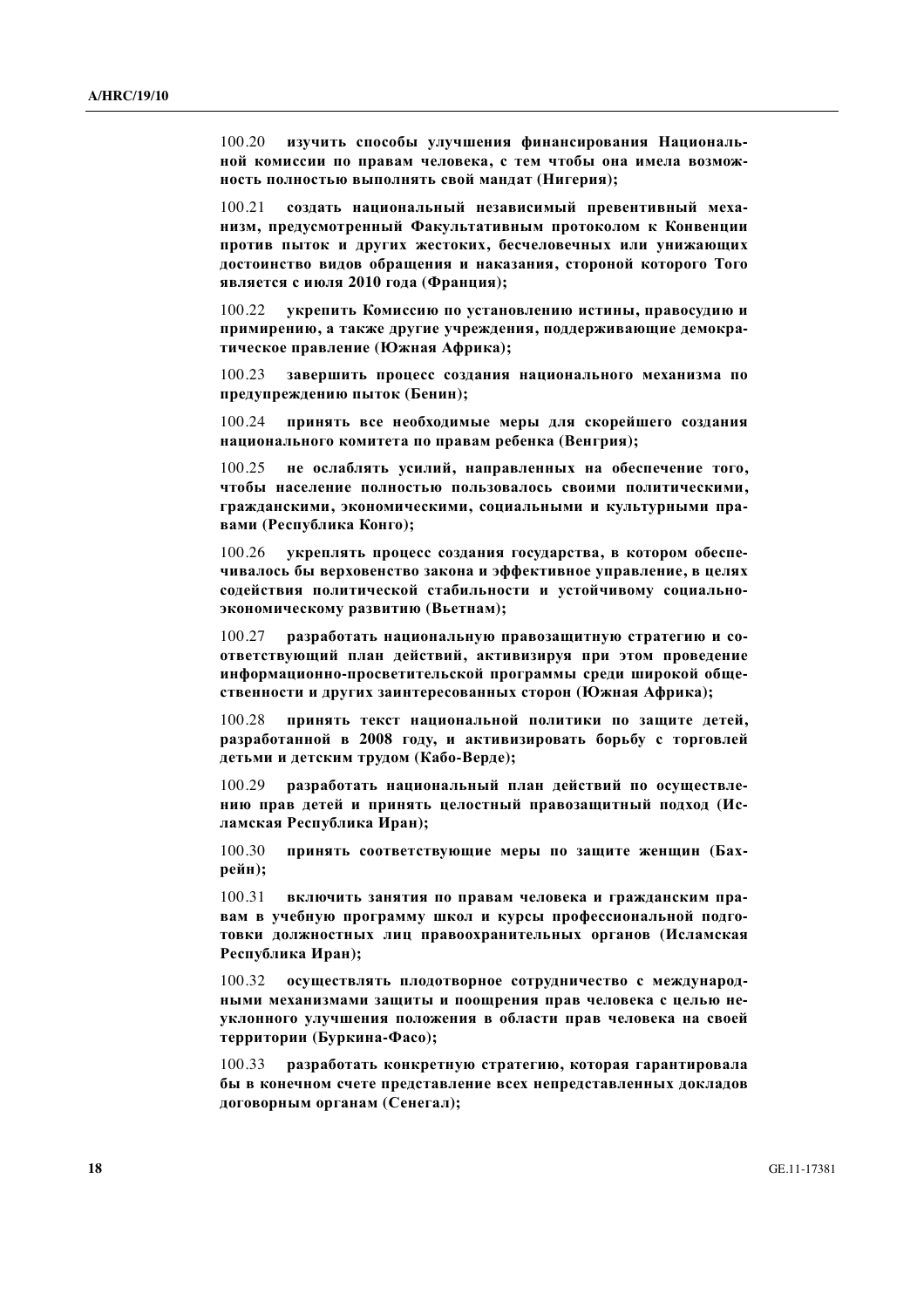100.34 **повысить регулярность представления докладов договорным органам (Нигер);** 

100.35 ускорить осуществление своей программы, направленной на диквидацию дискриминации в отношении женщин (Демократическая Республика Конго);

 $100.36$  принять политику и правовые меры, направленные на обеспечение равноправия мужчин и женщин (Бразилия);

100.37 **УТВЕРДИТЬ И ОСУЩЕСТВИТЬ ЭФФЕКТИВНЫЕ МЕРЫ ПО ЛИКВИДА**ции дискриминации в отношении женщин, включая осуществление коответствующих публичных информационно-просветительских программ, направленных на борьбу со сложившимися в обществе  $c$ тереотипами (Словакия);

100.38 обратить внимание на сформулированные Комитетом по правам человека в 2011 году рекомендации относительно законодательных реформ, которые должны быть проведены с целью гарантировать правовое равноправие мужчин и женщин, в частности при-**НЯТЬ НОВЫЙ УГОЛОВНЫЙ КОДЕКС И ЛИЧНЫЙ И СЕМЕЙНЫЙ КОДЕКС (ЧИЛИ);** 

100.39 активизировать усилия по включению во внутреннее государственное законодательство международных правовых норм, направленных на ликвидацию культурной или традиционной дискри**минации по гендерному признаку, как об этом говорится в национальном докладе (Нигер);** 

100.40 **принять меры по изменению или ликвидации культурных** ИЛИ ТРАДИЦИОННЫХ ОбЫЧАЄВ И ПРАКТИКИ, ЯВЛЯЮЩИХСЯ ДИСКРИМИНА**шионными по отношению к женщинам (Республика Молдова);** 

100.41 активизировать усилия по выполнению своих обязательств по Конвенции о ликвидации всех форм дискриминации в отношении ЖЕНЩИН, В ТОМ ЧИСЛЕ ПУТЕМ ПРИНЯТИЯ И ОСУЩЕСТВЛЕНИЯ ЗАКОНОДАтельства, запрещающего калечащие операции на женских половых  $i$ **врганах** (Австралия);

100.42 **разработать политику и меры, направленные на изменение или ликвидацию обычаев и практики, ведущих к насилию и/или** ДИСКРИМИНАЦИИ В ОТНОШЕНИИ ЖЕНЩИН, ОХВАТИВ ПРИ ЭТОМ СЕМЕЙНЫЕ И  $6$ рачные отношения и социальные и трудовые аспекты (Мексика);

100.43 принять все необходимые меры по искоренению и ликвида-**ЩИИ ПРАКТИКИ И ОбЫЧАЕВ, ЯВЛЯЮЩИХСЯ ДИСКРИМИНАЦИОННЫМИ ПО ОТношению к женщинам, в частности принудительные и ранние браки,** дискриминационную практику в отношении вдов, левират, рабство и **калечащие операции на женских половых органах. В то же время разработать информационные и образовательные программы для** разьяснения пагубного воздействия такой практики (Уругвай);

100.44 активизировать усилия, в том числе в рамках международ-**НОГО СОТРУДНИЧЕСТВА, НАПРАВЛЕННЫЕ НА ИСКОРЕНЕНИЕ ВСЕХ ВИДОВ ПРАК**тики, которые нарушают права женщин, при уделении особого вни**мания калечащим операциям на женских половых органах и любым**  $\phi$ формам гендерного насилия, и продолжать осуществление мер, направленных на обеспечение законного признания равных граждан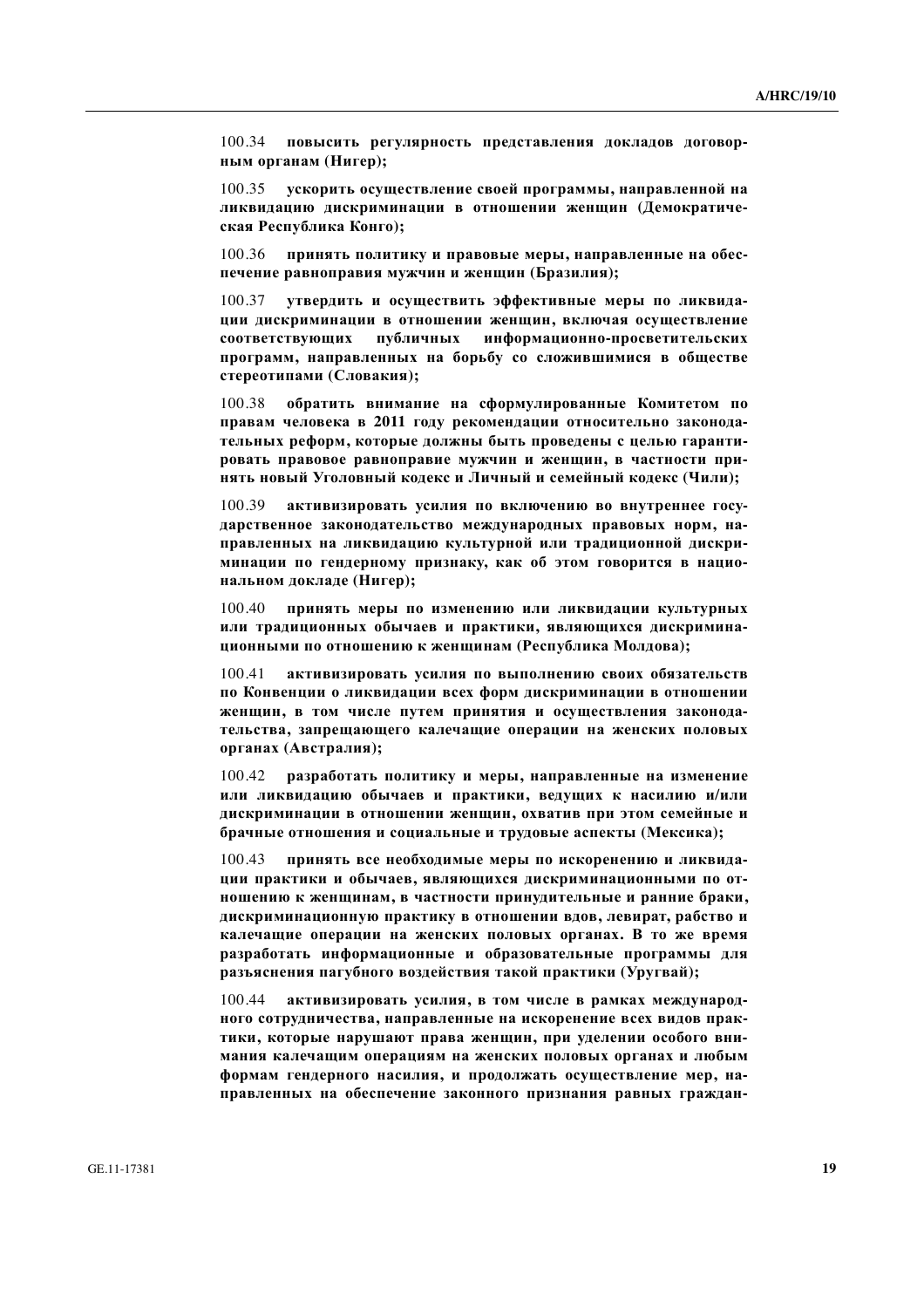ских, политических, экономических и социальных прав женщин и **ɦɭɠɱɢɧ (Ⱥɪɝɟɧɬɢɧɚ);** 

100.45 **решить проблему отчуждения инвалидов на уровне семьи и и тринятия путем просвещения общественности и принятия целена**правленных и конкретных мер в консультациях с организациями **ɢɧɜɚɥɢɞɨɜ (ɋɥɨɜɟɧɢɹ);** 

100.46 создать благоприятные условия для облегчения доступа ин**валидов к образованию и рабочим местам (Джибути);** 

100.47 **ПРИНЯТЬ СООТВЕТСТВУЮЩИЕ МЕРЫ ПО УСИЛЕНИЮ ЗАШИТЫ ТАКИХ** уязвимых групп, как престарелые, женщины и дети (Джибути);

100.48 продолжать усилия по осуществлению Конвенции против пыток и других жестоких, бесчеловечных или унижающих достоинство видов обращения и наказания, а также Факультативного прото**кола к ней (Марокко);** 

100.49 **принять все необходимые меры для того, чтобы положить** конец пыткам и другим бесчеловечным и унижающим достоинство **видам обращения с гражданскими лицами (Швеция);** 

100.50 **разработать план действий по борьбе с пытками и жестоким иела в целях их искоренения и привлечь к ответственности всех лиц, подозреваемых в совершении подобных деяний (Словения);** 

100.51 **УТВЕРДИТЬ И ОСУШЕСТВИТЬ СООТВЕТСТВУЮШИЕ ЭФФЕКТИВНЫЕ** меры по предупреждению пыток и других форм жестокого обраще-НИЯ, ПО Обеспечению оперативных и достоверных расследований всех  $\boldsymbol{\mu}$  **и**  $\boldsymbol{\mu}$  **и**  $\boldsymbol{\mu}$  **и**  $\boldsymbol{\mu}$  **и**  $\boldsymbol{\mu}$   $\boldsymbol{\mu}$   $\boldsymbol{\mu}$   $\boldsymbol{\mu}$   $\boldsymbol{\mu}$   $\boldsymbol{\mu}$   $\boldsymbol{\mu}$   $\boldsymbol{\mu}$   $\boldsymbol{\mu}$   $\boldsymbol{\mu}$   $\boldsymbol{\mu}$   $\boldsymbol{\mu}$   $\boldsymbol{\mu}$   $\boldsymbol{\mu}$   $\boldsymbol{\mu}$  **\boldsymbol{\** заключенных, обеспечивая средства правовой защиты для жертв и **их реабилитацию (Словакию);** 

100.52 **принять проект пересмотренного уголовного кодекса, в ко**тором содержится определение пытки и предусматривается уголов**ная ответственность за нее (Кабо-Верде);** 

100.53 принять во внимание мнения, высказанные Комитетом против пыток, согласно которым положения нынешнего Уголовнопроцессуального кодекса, касающиеся содержания под стражей в полиции, не предусматривают уведомления задержанных об их правах **или присутствие адвоката, при том, что ряд лиц содержатся под** стражей в ожидании суда без предъявления им какого-либо обвине**ния** (Чили);

100.54 **продолжать свои усилия по обеспечению задержанных лиц** продуктами питания (Бенин);

100.55 принять необходимые меры для обеспечения того, чтобы об**ращение со всеми лицами, содержащимися в тюрьме или центрах со**держания под стражей, соответствовало тоголезским законам и международным обязательствам (Норвегия);

100.56 принять законопроект об уголовном кодексе, охватывающий **НАСИЛИЕ ПО ГЕНДЕРНОМУ ПРИЗНАКУ И ПРЕДУСМАТРИВАЮЩИЙ НАКАЗАНИЕ ЗА него** (Алжир);

100.57 провести соответствующие информационно-ПРОСВЕТИТЕЛЬСКИЕ КАМПАНИИ С ЦЕЛЬЮ ЛИКВИДАЦИИ ПРАКТИКИ ПРОВЕДЕ-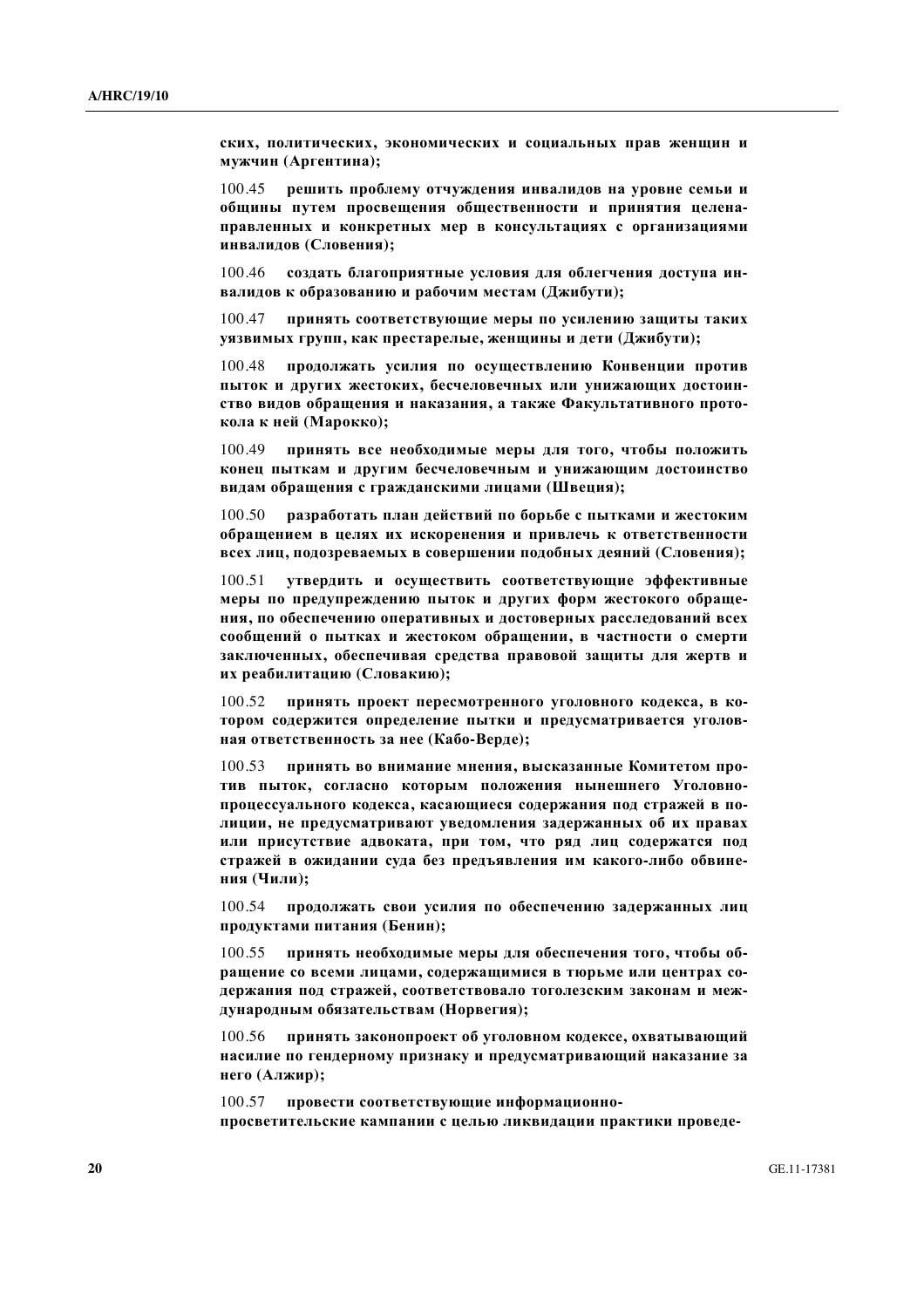**НИЯ КАЛЕЧАЩИХ ОПЕРАЦИЙ НА ЖЕНСКИХ ПОЛОВЫХ ОРГАНАХ И ДРУГИХ ВИ**дов пагубной традиционной практики (Словакия);

100.58 **принять закон, запрещающий бытовое насилие, и осущест-ВИТЬ МЕРЫ ПО Обеспечению его выполнения, в том числе такие, как** проведение информационно-просветительской кампании среди насе- $\pi$ ения (Канада);

100.59 принять необходимые меры, направленные на эффективную **борьбу с насилием в отношении женщин и девочек, и ввести в действие законодательство о внутрисемейном насилии (Республика Молдова**);

100.60 завершить проведение необходимых законодательных ре- $\phi$ форм с целью криминализации внутрисемейного насилия (Слова**ɤɢɹ);** 

100.61 **ускорить осуществление законодательных реформ с целью** ВКЛЮЧЕНИЯ В УГОЛОВНЫЙ КОДЕКС АКТОВ НАСИЛИЯ В ОТНОШЕНИИ ЖЕНЩИН, **в частности таких правонарушений, как внутрисемейное насилие и изнасилование в браке (Бразилия);** 

 $100.62$  **принять и пересмотреть Личный и семейный колекс: кри**минализировать внутрисемейное насилие и активизировать борьбу с **видами традиционной практики, которые являются дискриминацииными по отношению к женщинам и пагубно отражаются на них** (Кабо-Верде);

100.63 принять дополнительные меры для надлежащего предупре-ЖДЕНИЯ ТОРГОВЛИ ЖЕНЩИНАМИ И бОРЬбЫ С ТАКОЙ ТОРГОВЛЕЙ (РЕСПУбЛИ**ка Моллова**):

100.64 **продолжать эффективную борьбу с торговлей детьми и со**действовать расширению доступа к образованию для детей**инвалидов, особенно девочек (Турция);** 

100.65 активизировать усилия по привлечению к уголовной ответ-СТВЕННОСТИ И НАКАЗАНИЮ ЛИЦ, ЗАНИМАЮЩИХСЯ ТОРГОВЛЕЙ ДЕТЬМИ, ПУтем применения достаточно строгих мер наказания согласно дейст**вующему законодательству и завершить разработку и ввести в дей**ствие законопроекты, запрещающие принудительный труд и принудительное занятие проституцией совершеннолетних (Соединенные **Штаты Америки**);

100.66 принять все необходимые меры для искоренения надруга-ТЕЛЬСТВ НАД ДЕТЬМИ, ДЕТСКОГО ТРУДА И СЕКСУАЛЬНОЙ ЭКСПЛУАТАЦИИ ДЕтей, а также насилия в отношении детей, при уделении особого вни**мания случаям умерщвления детей, родившихся инвалидами,** с пороками развития, без пигментации кожи, а также детей, родив**шихся от матерей, скончавшихся во время родов (Уругвай);** 

100.67 продолжать осуществление национальной программы по модернизации судебной системы (Исламская Республика Иран);

100.68 **ускорить процесс принятия законопроекта, устанавливаю-Шего 30-процентную квоту представленности женщин в директивных**  $\Phi$  (**A** $\Phi$ **)**;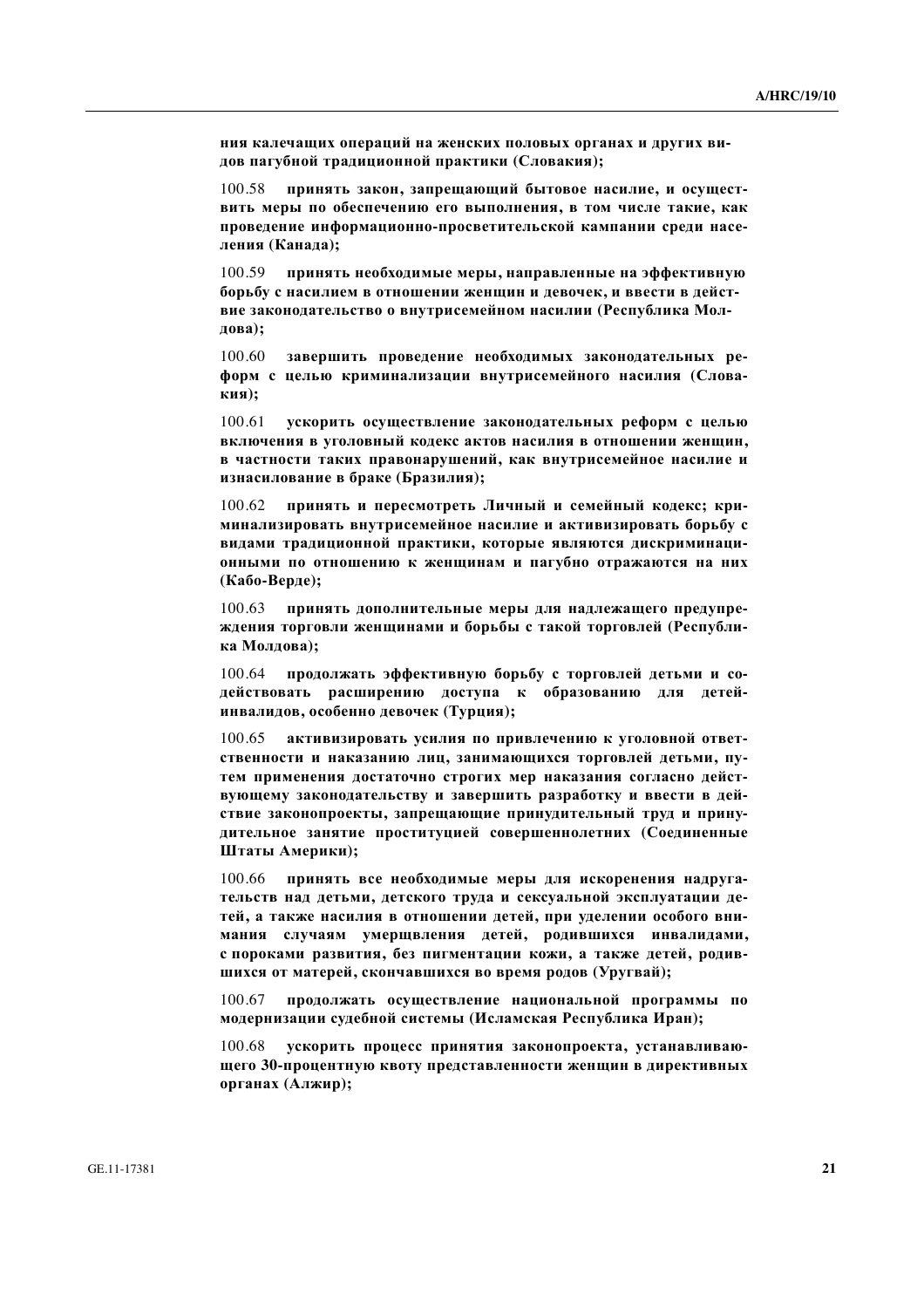100.69 активизировать усилия по борьбе с крайней нищетой (Бра**зилия**);

100.70 продолжать осуществление в стране стратегии и планов со**ɰɢɚɥɶɧɨ-ɷɤɨɧɨɦɢɱɟɫɤɨɝɨ ɪɚɡɜɢɬɢɹ, ɜ ɱɚɫɬɧɨɫɬɢ ɜ ɰɟɥɹɯ ɫɨɤɪɚɳɟɧɢɹ ɦɚɫɲɬɚɛɨɜ ɧɢɳɟɬɵ (Ʉɭɛɚ);**

**100.71** иалее оказывать поллержку и осуществлять сотрудничество с региональными и международными организациями, финансовыми **ɭɱɪɟɠɞɟɧɢɹɦɢ ɜ Ⱥɮɪɢɤɟ, ɫɢɫɬɟɦɨɣ Ɉɪɝɚɧɢɡɚɰɢɢ Ɉɛɴɟɞɢɧɟɧɧɵɯ ɇɚ-ЩИЙ И ДРУГИМИ ПАРТНЕРАМИ ПО РАЗВИТИЮ В ЦЕЛЯХ ИСПОЛЬЗОВАНИЯ ВСЕХ** их преимуществ в интересах превращения Того в крупный экономический и торговый центр в Западной Африке (Вьетнам);

100.72 **принять все необходимые меры для преодоления все еще** существующих различий в уровне пользования правом на питание тоголезским народом, с тем чтобы все тоголезцы могли пользоваться **ЭТИМ ВАЖНЫМ ПРАВОМ (НИГЕРИЯ);** 

100.73 **установить приоритеты для обеспечения осуществления ос-НОВНЫХ СОЦИАЛЬНЫХ И ЭКОНОМИЧЕСКИХ ПРАВ, В ЧАСТНОСТИ В ТАКИХ Об**дастях, как занятость, сокращение масштабов нищеты, образование **и здравоохранение. В то же время должно быть обеспечено осуществ**ление приоритетных стратегий и мер в поддержку социально уязви- $M$ ЫХ Групп, например женщин, детей и бедняков (Вьетнам);

100.74 **ВАССМОТВЕТЬ НЫНЕШНЮЮ ПОЛИТИКУ ЗАбОТЫ О МАТЕРИНСКОМ** здоровье и внести в нее необходимые изменения для обеспечения доступа к медицинским услугам для всех беременных женщин в стране (Норвегия);

100.75 продолжать осуществление программ и мер, направленных на обеспечение пользования всем населением качественными услу-Гами по линии здравоохранения и образования (Куба);

100.76 **принять эффективные меры по обеспечению доступа к безо**пасной питьевой воде, адекватным санитарно-гигиеническим инфра $c$ труктурам и здравоохранению, особенно в отдаленных и сельских районах (Исламская Республика Иран);

100.77 продолжать работу по принятию необходимых мер для обеспечения к 2015 году всеобщего начального образования (Турция);

100.78 **принять меры для обеспечения доступа девочек и женщин** ко всем ступеням образования и обеспечить более высокий уровень **участия женщин в общественной жизни (Норвегия);** 

100.79 информировать детей-инвалидов о том, что они имеют пра**во на образование на равной основе с другими детьми и наращивать** потенциал организаций инвалидов (Словения);

100.80 расширить доступ инвалидов к образованию и здравоохранению при уделении особого внимания детям (Словакия);

100.81 принять необходимые меры для уменьшения относительно **высокого отсева на уровне начального школьного образования (Норвегия**);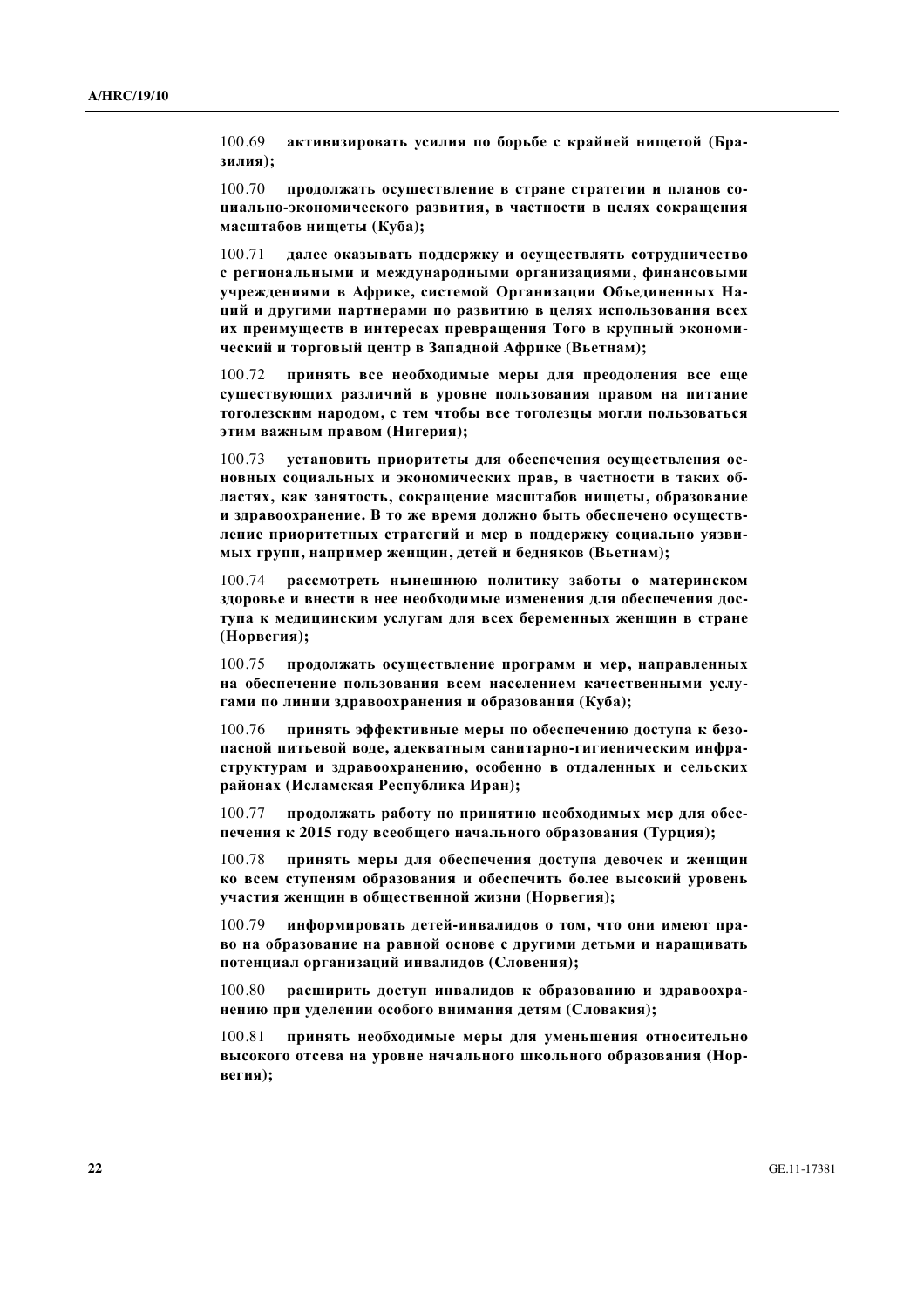100.82 **продолжать укреплять систему образования в соответствии** с потребностями населения страны в качестве единственного воз**можного способа обеспечения подлинного развития с человеческим** лицом, для чего международное сообщество должно оказывать по-МОЩЬ И СОТРУДНИЧАТЬ, НЕ ВЫДВИГАЯ ПРИ ЭТОМ НИКАКИХ УСЛОВИЙ, В ЦЕдях решения проблемы нехватки преподавателей и удовлетворения существующих инфраструктурных потребностей в области образова**ния (Боливарианская Республика Венесуэла);** 

100.83 и впредь уделять особое внимание решению проблемы неграмотности женщин (Турция);

100.84 активизировать свои усилия по борьбе с неграмотностью **(ɂɫɥɚɦɫɤɚɹ Ɋɟɫɩɭɛɥɢɤɚ ɂɪɚɧ);**

100.85 запросить техническую и финансовую помощь у междуна**родного сообщества в деле укрепления потенциала тех, кто работает в правозащитной сфере в целях повышения эффективности их дея**тельности на благо населения; достичь намеченных целей в области **утправления правосудия, строительства и/или модернизации тюрем в** соответствии с международными стандартами; осуществления реко**мендаций Комиссии по установлению истины, правосудию и прими** $p$ ению; включения изучения прав человека в школьные учебные программы; и согласования национального законодательства с меж- $\alpha$ ународными договорами (Чад);

100.86 продолжать сотрудничество с международными партнерами **и обеспечить эффективное выделение средств на мероприятия по поощрению прав человека (Турция);** 

100.87 запросить необходимую помощь в соответствии с нацио-**НАЛЬНЫМИ ПРИОРИТЕТАМИ (УГАНДА);** 

100.88 запросить необходимую помощь у международного сообще**ства**, которая позволит Того дать ответ на многочисленные вызовы, с которыми оно сталкивается, в целях улучшения общих условий жиз**ни его населения (Ангола);** 

100.89 запросить финансовую поддержку и техническую помощь у международного сообщества с целью интенсификации усилий в рамках текущего национального процесса по достижению целей в области развития, сформулированных в Декларации тысячелетия (Сенеraл).

101. Того поддерживает нижеследующие рекомендации, которые, как считает Того, уже осуществлены или находятся в стадии осуществления:

101.1 изменить практику найма и использования в качестве рабочей силы гражданских служащих и военнослужащих в целях обеспечения равных возможностей, представленности этнического и культурного состава страны и содействия занятости женщин в секторах, **в которых традиционно преобладают мужчины (Канада);** 

101.2 принять дальнейшие меры по содействию поступлению в армию и на гражданскую службу недопредставленных этнических групп в целях более полного отражения культурного и этнического разнообразия тоголезского общества и укрепления процесса прими**рения** (Гана);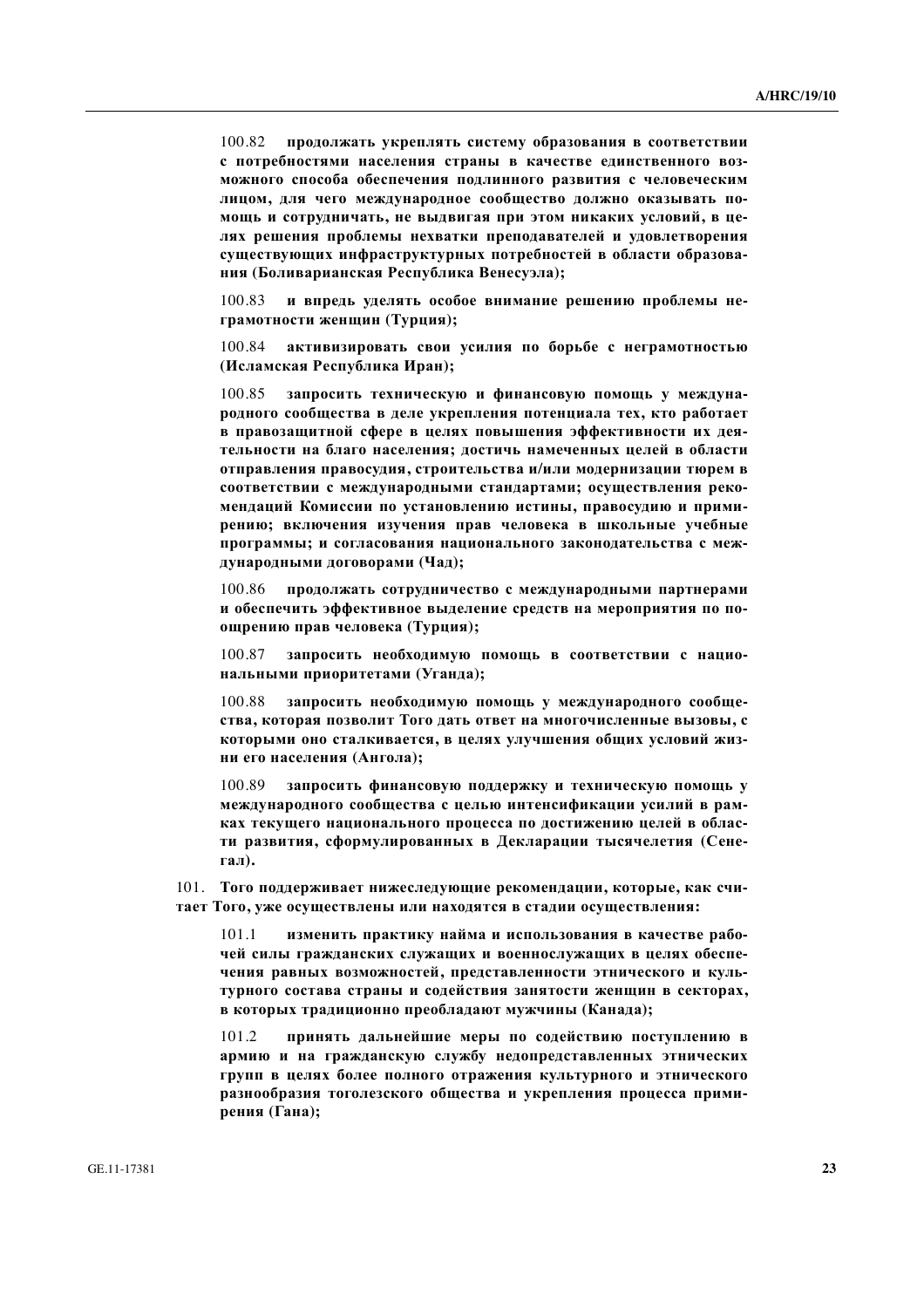101.3 **в соответствии с рекомендациями Комитета по правам ре**бенка относительно дискриминации в отношении уязвимых детей, в частности девочек и детей-инвалидов, предусмотреть пересмотр законодательства с целью обеспечения применения принципа недис**криминации** (Чили);

101.4 **разработать законопроект о реформе Уголовного кодекса с** целью скорейшего включения в него положений, криминализирую-**ЩИХ ПЫТКИ, В СООТВЕТСТВИИ С ОПРЕДЕЛЕНИЕМ, СОДЕРЖАЩИМСЯ В СТАТЬЕ 1** Конвенции против пыток и других жестоких, бесчеловечных или унижающих достоинство видов обращения и наказания (Мексика);

101.5 **принять меры по борьбе с безнаказанностью лиц, совер**шивших согласно сообщениям акты пыток и насилия в связи с вы- $6$ орами 2005 года, и обеспечить гарантированную правовую защиту (Норвегия);

101.6 расследовать все сообщения о пытках, особенно актах пыток, совершенных в контексте судебного процесса над Кпатчей Гнассингбе и его последователями (Германия);

101.7 обеспечить соблюдение конституционных и законодатель-**НЫХ ПОЛОЖЕНИЙ, КАСАЮЩИХСЯ СОДЕРЖАНИЯ ПОД СТРАЖЕЙ; ПО МЕРЕ НЕОбиодимости устранить имеющиеся в текстах недостатки; обеспечить** соблюдение условий ареста, содержания под стражей и содержания в предварительном заключении; и предоставить судебным органам средства, гарантирующие их независимость (Франция);

101.8 осуществить стратегию, направленную на улучшение усло**вий содержания под стражей, путем уменьшения переполненности** тюрем и обеспечения того, чтобы надзор за заключенными-Женщинами осуществлялся женским персоналом исправительных **ɭɱɪɟɠɞɟɧɢɣ (Ʉɚɧɚɞɚ);** 

101.9 **ускорить принятие законопроекта о применении вместо за**ключения под стражу альтернативных мер с целью решения пробле- $M$ Ы Переполненности тюрем (Бенин);

 $101.10$  принять меры для обеспечения того, чтобы надзор за женшинами-заключенными осуществлялся исключительно надзирате- $\boldsymbol{\pi}$ ями-женщинами (Норвегия);

101.11 улучшить условия содержания в тюрьмах и модернизиро**вать центры содержания под стражей (Германия);** 

101.12 включить данные о торговле детьми и похищении детей в перечень данных, собираемых системой Национальной комиссии по уходу за детьми, ставшими жертвами торговли детьми, и их социальной реинтеграции с целью обеспечения бесперебойного и эффектив-**НОГО ВЫПОЛНЕНИЯ ОбЯЗАТЕЛЬСТВ, ПРИНЯТЫХ ГОСУДАРСТВОМ СОГЛАСНО СО**глашениям о сотрудничестве в деле борьбы с торговлей детьми (Мек**сика**);

101.13 принять надлежащие меры с целью недопущения тревожного роста насилия в отношении детей, надругательства над детьми и сексуальной эксплуатации посредством обеспечения применения действующих в этой области законов, в том числе посредством про**ведения** информационно-просветительских программ, ориентиро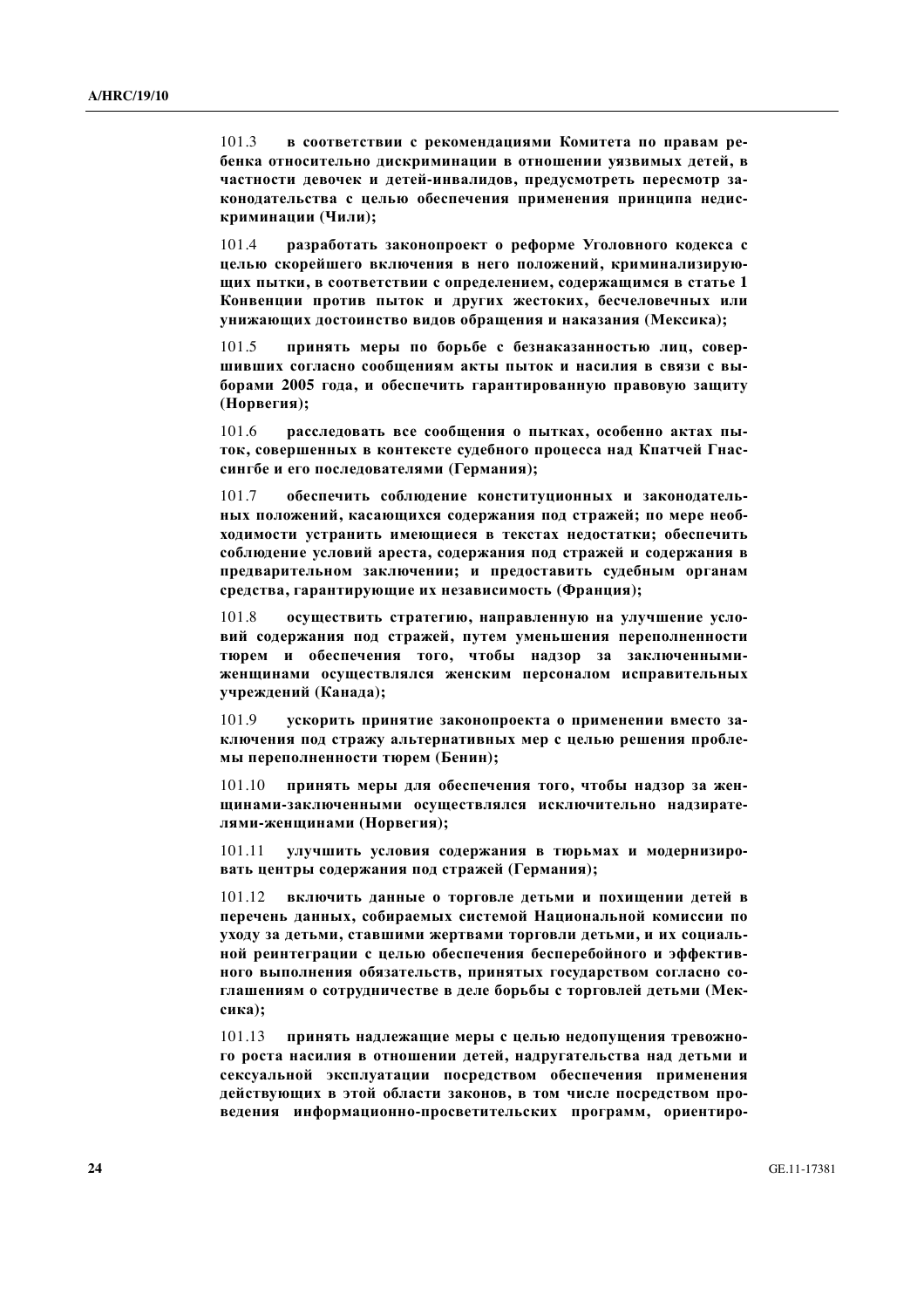**ванных в первую очередь на родителей, преподавателей, сотрудников** исправительных учреждений и других соответствующих специали $cr$ 0в (Канада);

101.14 **укрепить судебные органы путем совершенствования их**  $\phi$ ункционирования и укрепления их потенциала, в частности путем усовершенствования системы выборов судей и посредством содейст**вия их полной независимости от других ветвей государственной вла**сти, и незамедлительно приступить к осуществлению всеобъемлю**шей программы модернизации судебной системы (Испания);** 

101.15 принять меры по обеспечению гарантий пользования свободой выражения своего мнения и свободой демонстраций (Гана);

101.16 **принять дальнейшие меры по зашите своболы мнений и их** свободного выражения в соответствии с обязательствами государства по Международному пакту о гражданских и политических правах (Австралия);

 $101.17$  **обеспечить для всех полное пользование свободой выражения мнений и защищать свободу средств массовой информации (Словения**);

 $101.18$  принять меры по созланию благоприятных условий лля ра**боты свободных и независимых средств массовой информации, кото**рые обеспечивали бы свободу выражения мнений (Соединенное Королевство Великобритании и Северной Ирландии);

101.19 включать правозащитные элементы в проекты, направлен**ные на сокращение масштабов нищеты (Исламская Республика ɂɪɚɧ);**

101.20 предусмотреть, по мере необходимости, распространение действия обязательной системы страхования гражданских служащих **на работников частного сектора (Марокко);** 

101.21 обеспечить систематическое включение в программу курсов Технической подготовки занятий по информированию учащихся о проблеме ВИЧ (Исламская Республика Иран);

101.22 принять меры по обеспечению бесплатного и обязательного **ɧɚɱɚɥɶɧɨɝɨ ɨɛɪɚɡɨɜɚɧɢɹ (Ȼɪɚɡɢɥɢɹ);**

101.23 кодифицировать политику, регулирующую предоставление убежища и статуса беженцев (Соединенные Штаты Америки).

102. Того изучит приведенные ниже рекомендации и своевременно, но не позднее девятнадцатой сессии Совета по правам человека в марте 2012 го- $\boldsymbol{\mu}$ а, представит свои ответы:

102.1 рассмотреть вопрос о присоединении к Факультативному протоколу к Конвенции о ликвидации всех форм дискриминации (Бразилия);

102.2 ратифицировать Факультативный протокол к Конвенции о диквидации всех форм дискриминации в отношении женщин или в соответствующем случае присоединиться к нему (Уругвай);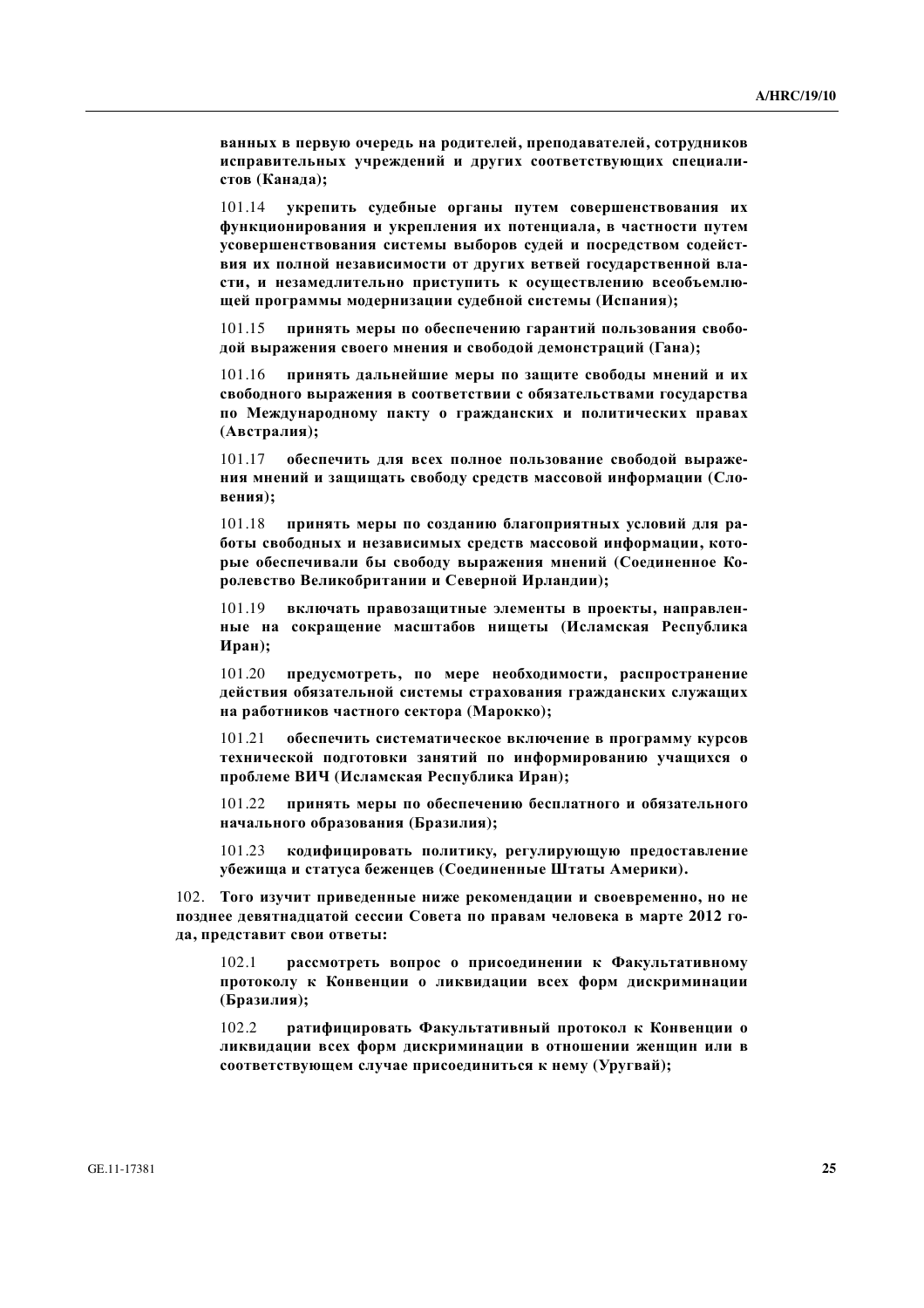102.3 ратифицировать Факультативный протокол к Конвенции о ликвидации всех форм дискриминации в отношении женщин (Соединенное Королевство Великобритании и Северной Ирландии);

102.4 **ратифицировать Факультативный протокол к Конвенции о** диквидации всех форм дискриминации в отношении женщин (Венг**рия**);

102.5 продолжить усилия по выполнению своих обязательств по поощрению и защите прав человека путем ратификации соответст**вующих международных договоров, в частности Конвенции** ЮНЕСКО о борьбе с дискриминацией в области образования 1960 года (Республика Молдова);

102.6 **• ратифицировать Конвенцию ЮНЕСКО о борьбе с лискри**минацией в области образования (Венгрия);

102.7 изучить возможность ратификации Международной конвен**иии о защите прав всех трудящихся-мигрантов и членов их семей** (Аргентина);

102.8 **васпространить действие открытого и постоянного пригла**шения на мандатариев всех специальных процедур (Испания);

102.9 распространить действие постоянного приглашения на мандатариев всех специальных процедур Совета по правам человека (Уругвай);

102.10 рассмотреть вопрос о распространении действия постоянного приглашения на мандатариев всех специальных процедур Совета по правам человека (Латвия).

103. Того не поддержала нижеследующие рекомендации:

103.1 **как можно скорее подписать и ратифицировать Римский статут Международного уголовного суда (Франция);** 

103.2 ратифицировать Римский статут Международного уголовного суда или в соответствующем случае присоединиться к нему (Уруг**вай**):

103.3 ратифицировать Римский статут Международного уголовного суда (Соединенное Королевство Великобритании и Северной Ир**ландии);** 

103.4 рассмотреть вопрос о присоединении к Римскому статуту Международного уголовного суда (Бразилия);

103.5 ратифицировать Римский статут Международного уголовного суда и присоединиться к Соглашению о привилегиях и иммуните-**ТАХ** (Словакия);

103.6 ратифицировать Факультативный протокол к Международ-**НОМУ ПАКТУ Об ЭКОНОМИЧЕСКИХ, СОЦИАЛЬНЫХ И КУЛЬТУРНЫХ ПРАВАХ** (Испания);

103.7 внести изменения в законодательство для обеспечения того, чтобы в перечень мотивов, по которым запрещается дискриминация, входили сексуальная ориентация и гендерная идентичность (Кана**ɞɚ);**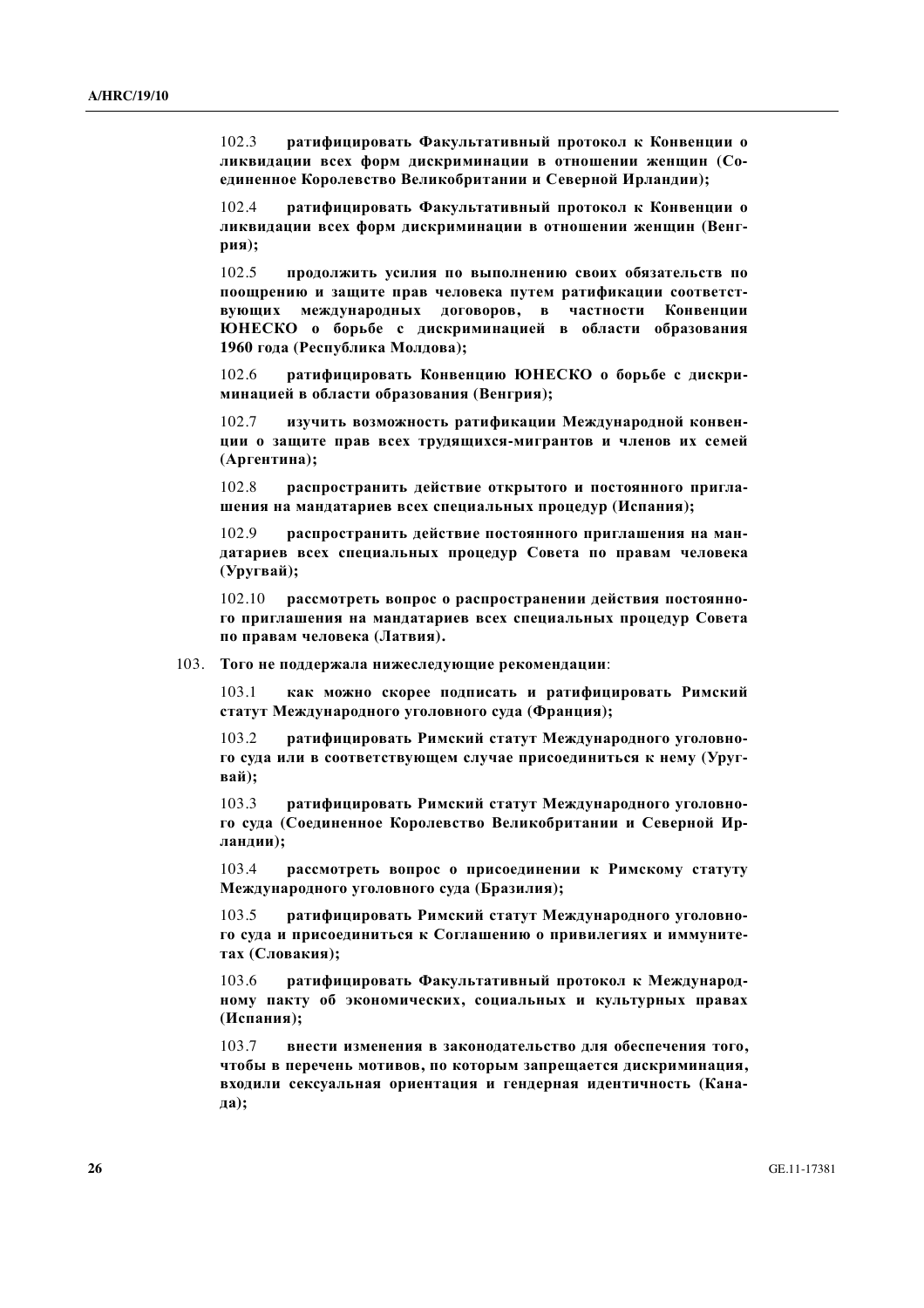103.8 активизировать меры, направленные на запрещение дис**криминации по признаку сексуальной ориентации (Аргентина);** 

103.9 отменить законодательство, криминализирующее гомосексуализм, и приступить к осуществлению политики, направленной на прекращение дискриминации гомосексуалистов (Австралия);

103.10 рассмотреть вопрос о декриминализации половых сношений по обоюдному согласию между совершеннолетними одного и того же пола (Бразилия);

 $103.11$  **что касается положения дел с правами лесбиянок, геев, би**сексуалов и трансгендеров, то необходимо принять политику и зако-**НОДАТЕЛЬНЫЕ МЕРЫ ПО СОЗДАНИЮ КОНКРЕТНОЙ ЗАКОНОДАТЕЛЬНОЙ бАЗЫ** для защиты от дискриминации по признаку сексуальной ориентации **наряду с отменой положений уголовного законодательства, кримина**лизирующих половые сношения по обоюдному согласию между со**вершеннолетними одного и того же пола, и проводить информацион-**НО-ПРОСВЕТИТЕЛЬСКИЕ КАМПАНИИ ПО ЭТОМУ ВОПРОСУ (Испания).

104. Все выводы и рекомендации, содержащиеся в настоящем докладе, **итражают позицию представивших их государств и государства - объекта обзора. Их не следует рассматривать в качестве одобренных Рабочей группой в целом.**